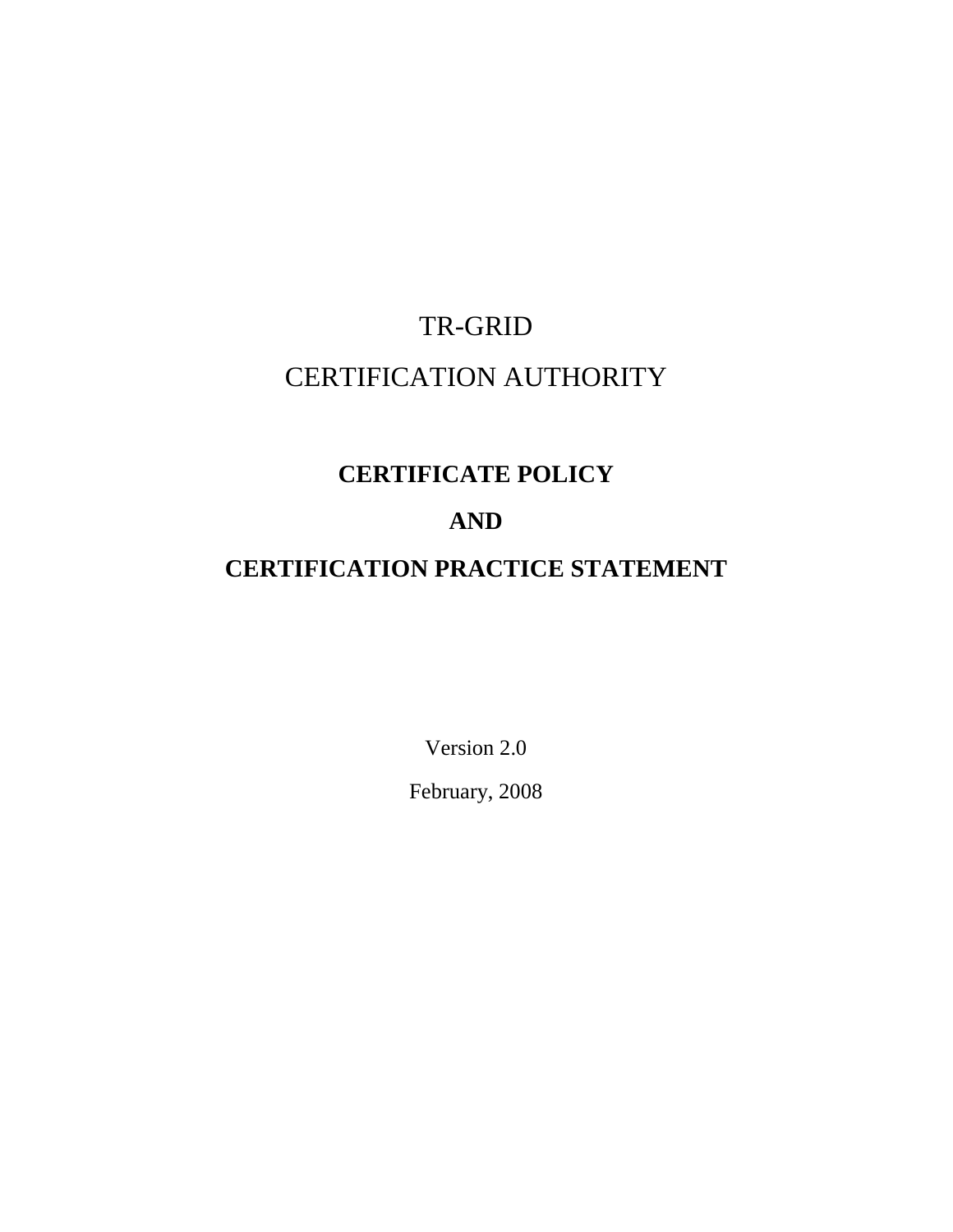# **Table of Contents:**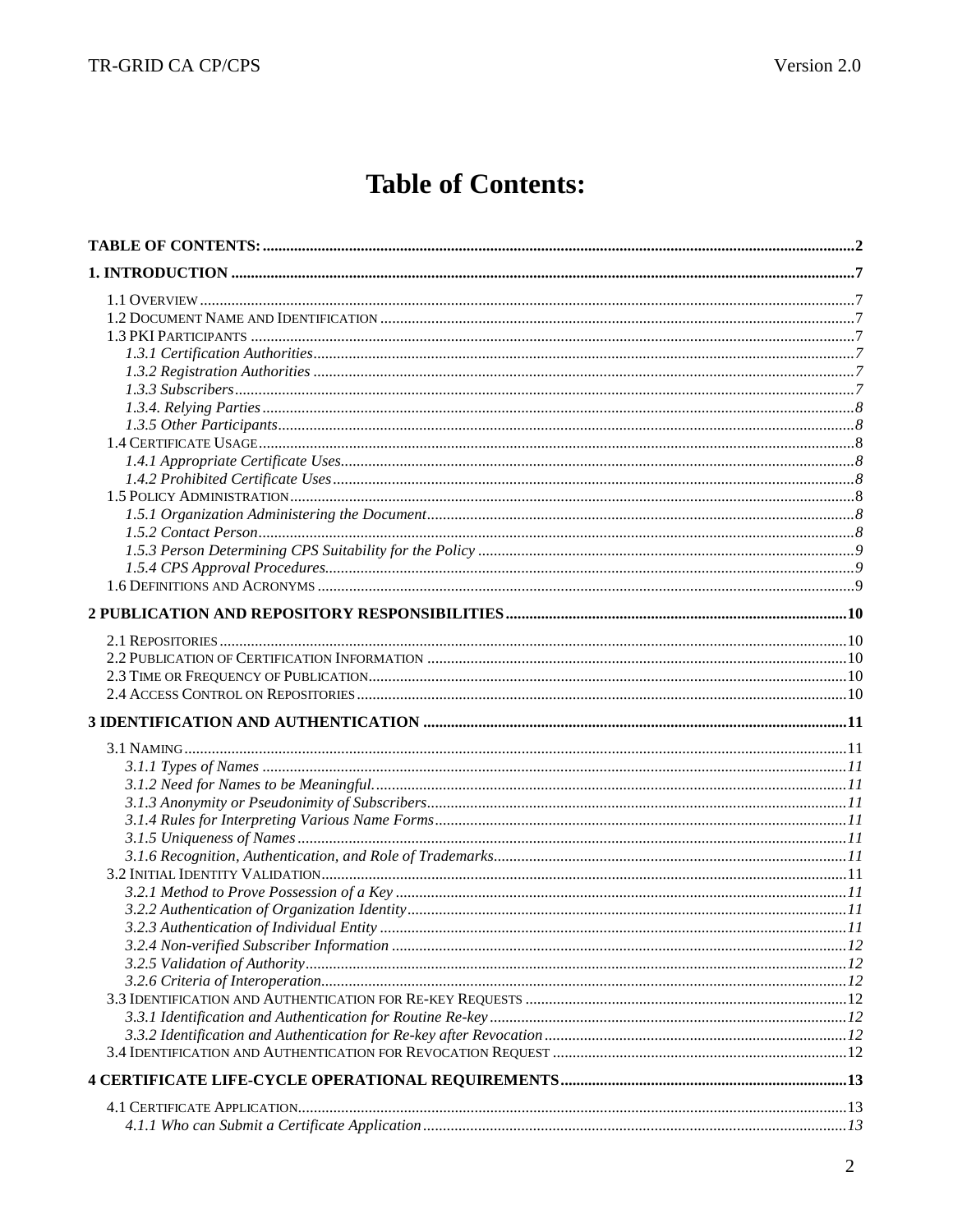### TR-GRID CA CP/CPS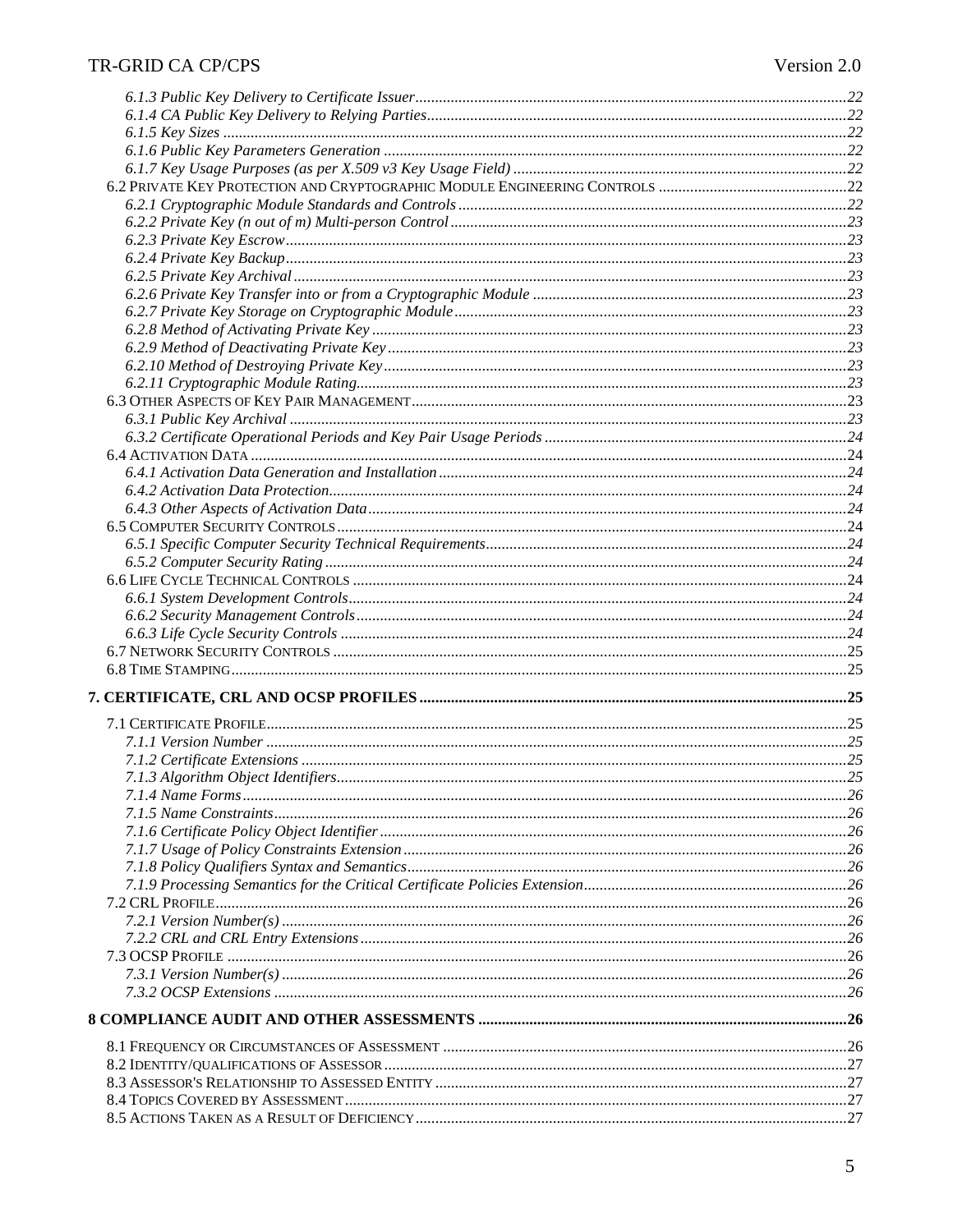# ${\tt TR\text{-}GRID\text{-}CA\text{-}CP/CPS}$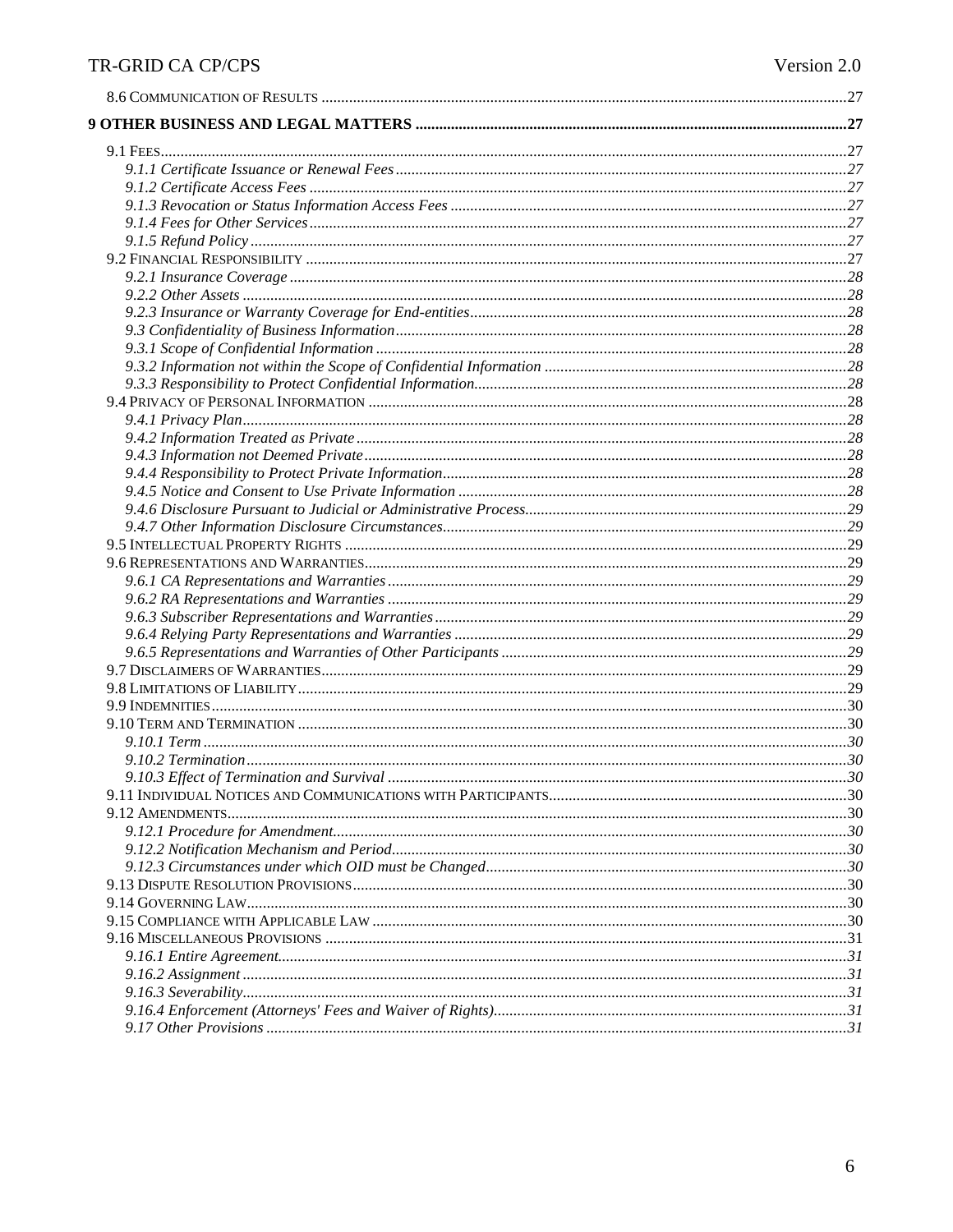# **1. INTRODUCTION**

# **1.1 Overview**

This document is organized according to the specifications proposed by the RFC 3647. It describes the procedure followed by TR-GRID (National Grid Initiative of Turkey) Certification Authority and is the combination of Certificate Policy and Certification Practice Statement (CP/CPS).

This document is a valid CP/CPS as of February 15, 2008, 09:00 UTC.

### **1.2 Document Name and Identification**

Document Title

### **TR-GRID CA Certificate Policy and Certification Practice Statement**

Document Version

**2.0** 

Document Date

**February 15, 2008** 

ASN.1 Object Identifier (OID)

 **1.3.6.1.4.1.23658.10.1.2.0** 

### **1.3 PKI Participants**

### **1.3.1 Certification Authorities**

The TR-GRID CA does not issue certificates to subordinate Certification Authorities.

### **1.3.2 Registration Authorities**

The TR-GRID CA assigns the authentication of individual identity to Registration Authorities (RA). Based on this CP/CPS document, RAs are not allowed to issue certificates. The list of RAs is available on the TR-GRID CA website.

### **1.3.3 Subscribers**

TR-GRID CA provides PKI services to meet the requirements of Turkish academics and research communities including national or international Grid activities.

TR-GRID CA issues certificates to the following entities:

- Users (people)
- Computers (hosts)
- Services (host applications)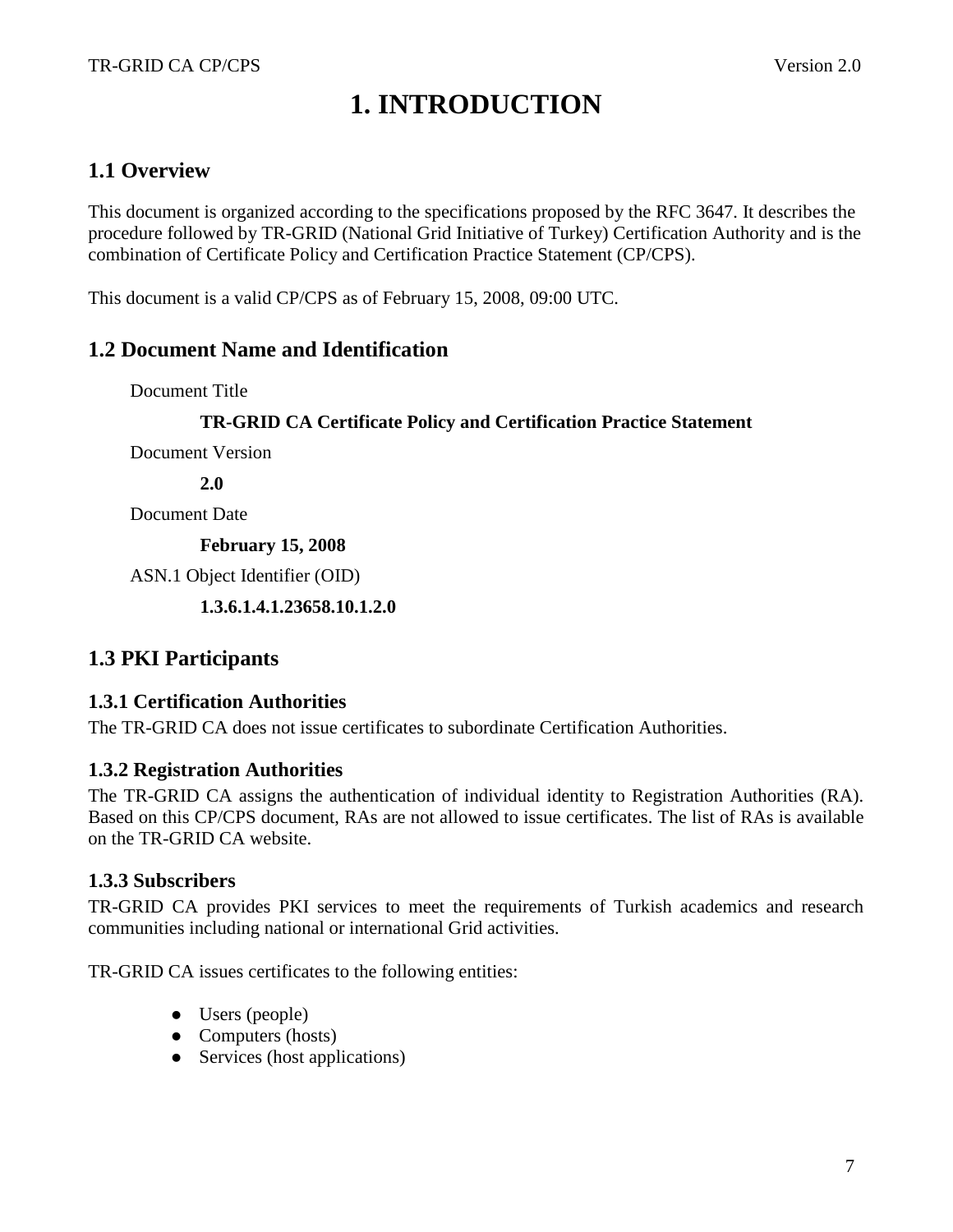### **1.3.4. Relying Parties**

All entities that use public keys of certificates, issued by TR-GRID CA, for signature verification and/or encryption, will be considered as relying parties.

### **1.3.5 Other Participants**

No stipulation.

# **1.4 Certificate Usage**

### **1.4.1 Appropriate Certificate Uses**

User certificates can be used to authenticate a user that would like to benefit from the academic resources, services and activities including Grid resources.

Host certificates can be used to identify computers that have special tasks related to the Grid or other academic activities.

Service certificates can be used to recognize the host applications and, data or communication encryption (SSL/TLS).

In addition, user certificates can be used for e-mail signing and encryption (S/MIME).

User certificates must not be shared.

### **1.4.2 Prohibited Certificate Uses**

Notwithstanding the above, using certificates for purposes contrary to Turkish law is explicitly prohibited.

### **1.5 Policy Administration**

### **1.5.1 Organization Administering the Document**

TR-GRID Security Group at TUBITAK ULAKBIM is in charge of the management of TR-GRID CA.

Phone: +90 312 2989365 E-mail: ca@grid.org.tr

Address: YOK Binasi B5 Blok 06539 Bilkent, Ankara **Turkey** 

### **1.5.2 Contact Person**

The contact person that can deal with any questions related to this document or operational issues:

### **Asli Zengin**

Phone: +90 312 2989365 E-mail: asli@ulakbim.gov.tr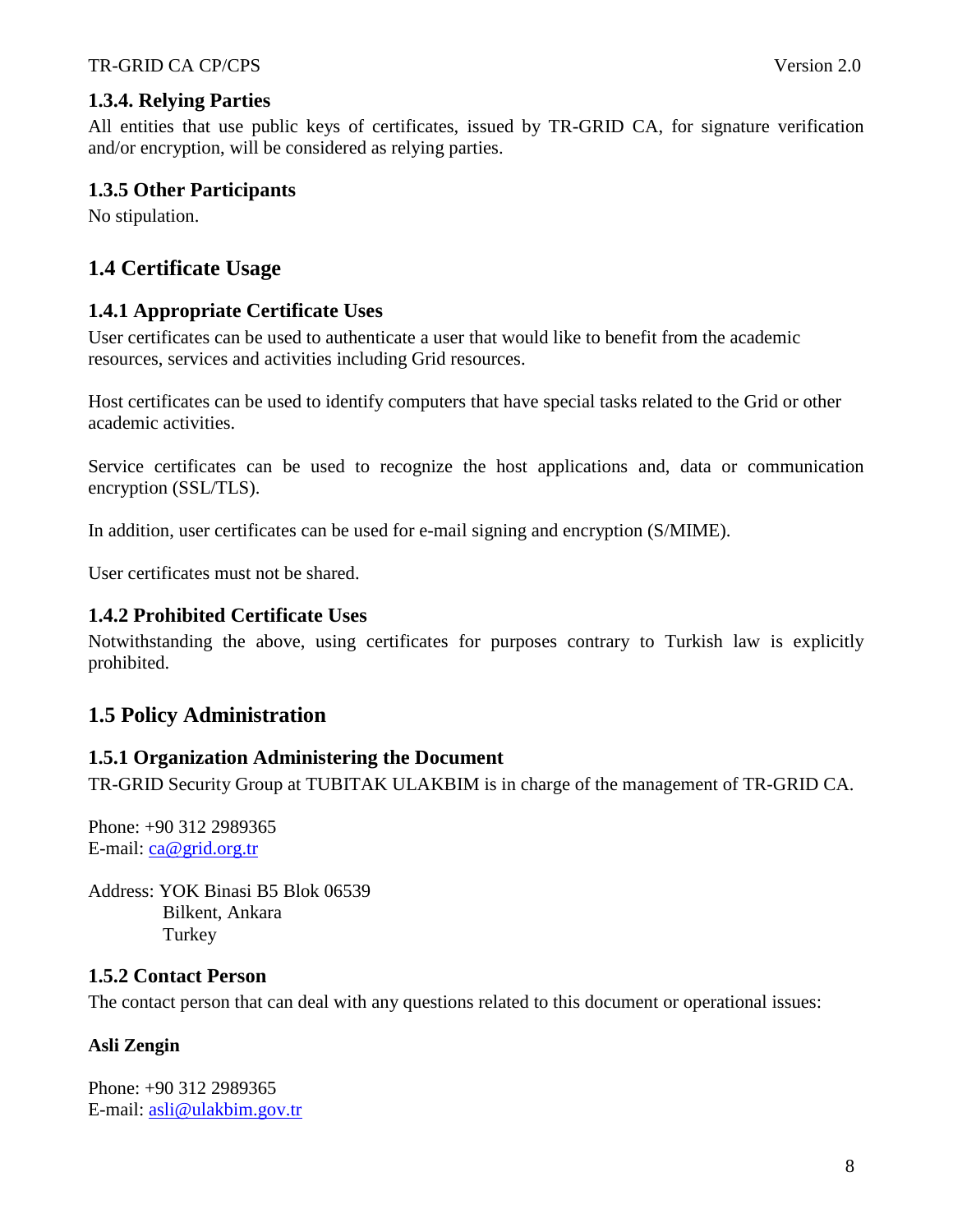#### TR-GRID CA CP/CPS Version 2.0

Address: YOK Binasi B5 Blok 06539 Bilkent, Ankara Turkey

Website: http://www.grid.org.tr/ca

### **1.5.3 Person Determining CPS Suitability for the Policy**

The person mentioned in 1.5.2.

### **1.5.4 CPS Approval Procedures**

The CP/CPS document and all CPS modifications should be approved by the EuGridPMA before being applied.

### **1.6 Definitions and Acronyms**

**Activation Data:** Data values, different from keys, that are required to operate cryptographic modules and that need to be protected such as a pin or a passphrase.

**CA – Certification Authority:** The entity / system that signs X.509 identity certificates**.** 

**CP – Certificate Policy:** A named set of rules that indicates the applicability of a certificate to a particular community and/or class of application with common security requirements.

**CPS – Certification Practice Statement:** A statement for the practices, that a certification authority applies in its operations.

**CRL – Certificate Revocation List:** A time stamped list displaying revoked certificates that are signed by a CA and made freely available in a public repository.

**PKI – Public Key Infrastructure:** IT infrastructure that enables users of a basically unsecure public network (such as the Internet) to securely and privately exchange data through the use of a public and a private cryptographic key pair that is obtained and shared through a trusted authority.

**Private Key:** In secure communication, an algorithmic pattern used to encrypt messages that only the corresponding public key can decrypt. The private key is also used to decrypt messages that were encrypted by the corresponding public key.

**Public Key:** The pattern used to confirm "signatures" on incoming messages or to encrypt a file or message so that only the holder of the private key can decrypt the file or message.

**RA – Registration Authority:** An entity that is responsible for identification and authentication of certificate subjects, but that does not sign or issue certificates.

**Relying Party:** A recipient who accepts a digital certificate and digital signature.

**Subscriber:** In the case of certificates issued to resources (such as web servers), the person responsible for the certificate for that resource. For certificates issued to individuals, same as certificate subject.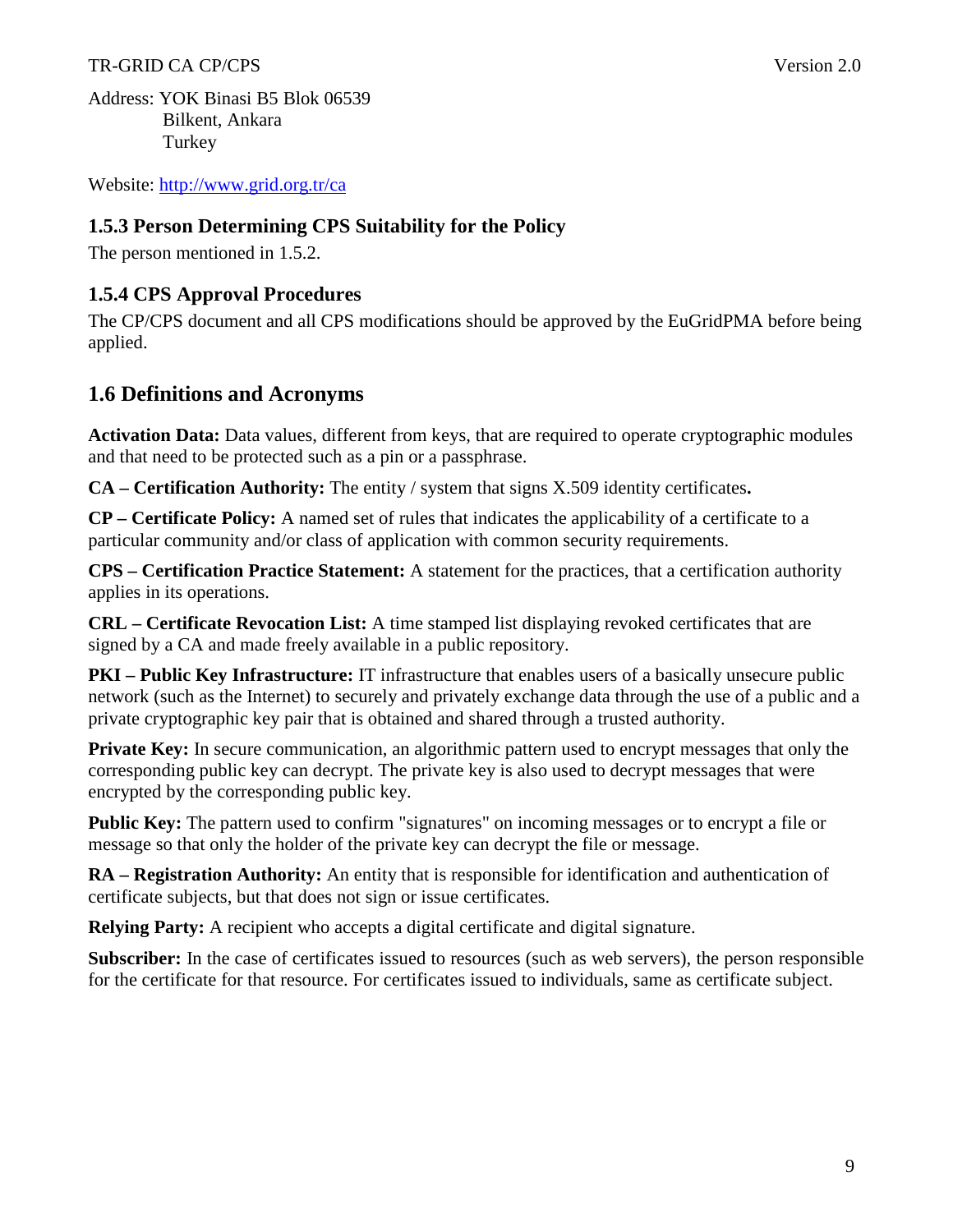# **2 PUBLICATION AND REPOSITORY RESPONSIBILITIES**

# **2.1 Repositories**

TR-GRID CA will maintain a secure on-line repository at http://www.grid.org.tr/ca that includes:

- The TR-GRID CA root certificate
- A http URL of the PEM-formatted CA certificate
- A periodically updated http URL of the PEM formatted CRL
- A periodically updated http URL of the DER formatted CRL
- User and host certificates issued by the CA
- All versions (current and past) of its verified CP/CPS document
- An official contact e-mail address
- A physical contact address
- Other information that can be regarded as relevant to TR-GRID CA

The on-line repository runs on best-effort basis with an availability of 24x7, liable to reasonable scheduled maintenance.

## **2.2 Publication of Certification Information**

See section 2.1.

# **2.3 Time or Frequency of Publication**

- Certificates will be put to the TR-GRID CA website as soon as they are issued.
- CRL publication will be updated immediately after a revocation is issued and it will be updated at least 7 days before the expiration date of the CRL where CRL life time is 30 days.
- New versions of all TR-GRID CA documents will be published on the website as soon as they are updated.
- New versions of this CP/CPS document will be published soon after they are validated and former versions will be kept as a record in the repository.

### **2.4 Access Control on Repositories**

The on-line repository is available on a 24x7 basis, liable to reasonable scheduled maintenance.

TR-GRID CA does not impose any access control on the policy, issued certificates, and the CRLs.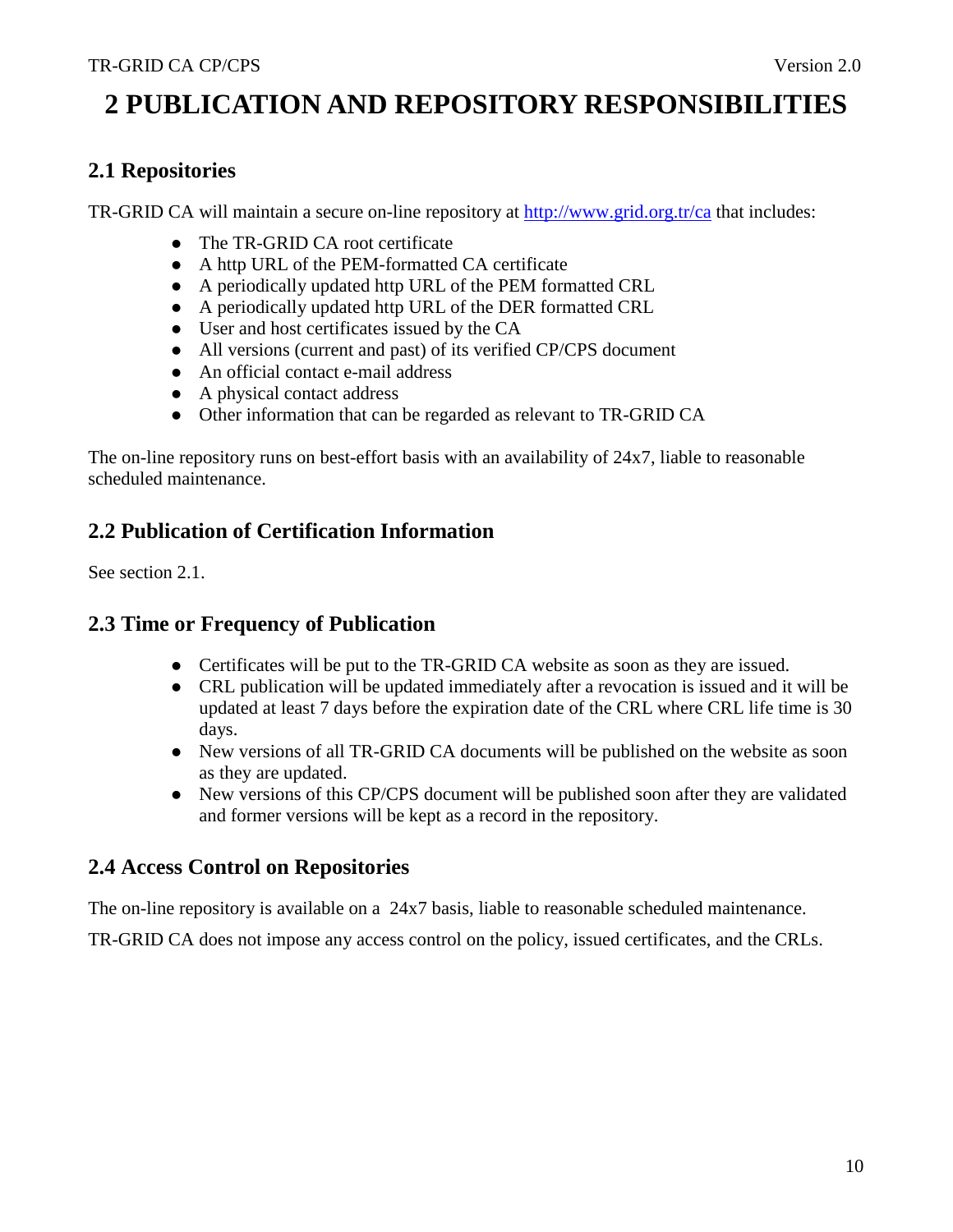# **3 IDENTIFICATION AND AUTHENTICATION**

# **3.1 Naming**

### **3.1.1 Types of Names**

The subject name in the end-entity certificates is in X.509v3 format and compliant with RFC3280. Any name under this CP/CPS is in the form of "C=TR, O=TRGrid, OU=unit". The following part is the "CN" which is distinguished for each person or each host.

- Illustration of a full subject distinguished name for a user: C=TR, O=TRGrid, OU=Ulakbim, CN=Asli Zengin
- Illustration of a full subject distinguished name for a host: C=TR, O=TRGrid, OU=Ulakbim, CN=host1.ulakbim.gov.tr
- Illustration of a full subject distinguished name for a service: C=TR, O=TRGrid, OU=TRGrid, CN=ldap/ldap.grid.org.tr

### **3.1.2 Need for Names to be Meaningful.**

The Subject Name in a certificate must have a logical relation with the identity name of the subscriber, preferably, it can be the actual name of the user. If it is a host certificate, the CN must be stated as the fully qualified domain name (FODN). Each host certificate must be linked to a single network entity.

### **3.1.3 Anonymity or Pseudonimity of Subscribers**

TR-GRID CA does not issue pseudonymous or anonymous certificates.

### **3.1.4 Rules for Interpreting Various Name Forms**

See section 3.1.1.

### **3.1.5 Uniqueness of Names**

The subject name included in the CN part of a certificate must be unique for all certificates issued by the TR-GRID CA. When essential, extra characters may be affixed to the original name to guarantee the uniqueness of the subject name.

### **3.1.6 Recognition, Authentication, and Role of Trademarks**

No stipulation.

### **3.2 Initial Identity Validation**

### **3.2.1 Method to Prove Possession of a Key**

Requests are submitted via SSL ptotected HTTP transport, either in PKCS10 or SPKAC format. Host or service certificates can be submitted by signed e-mail. In all cases, signature is verified by the CA.

### **3.2.2 Authentication of Organization Identity**

Not yet assigned.

### **3.2.3 Authentication of Individual Entity**

Certificate of a person: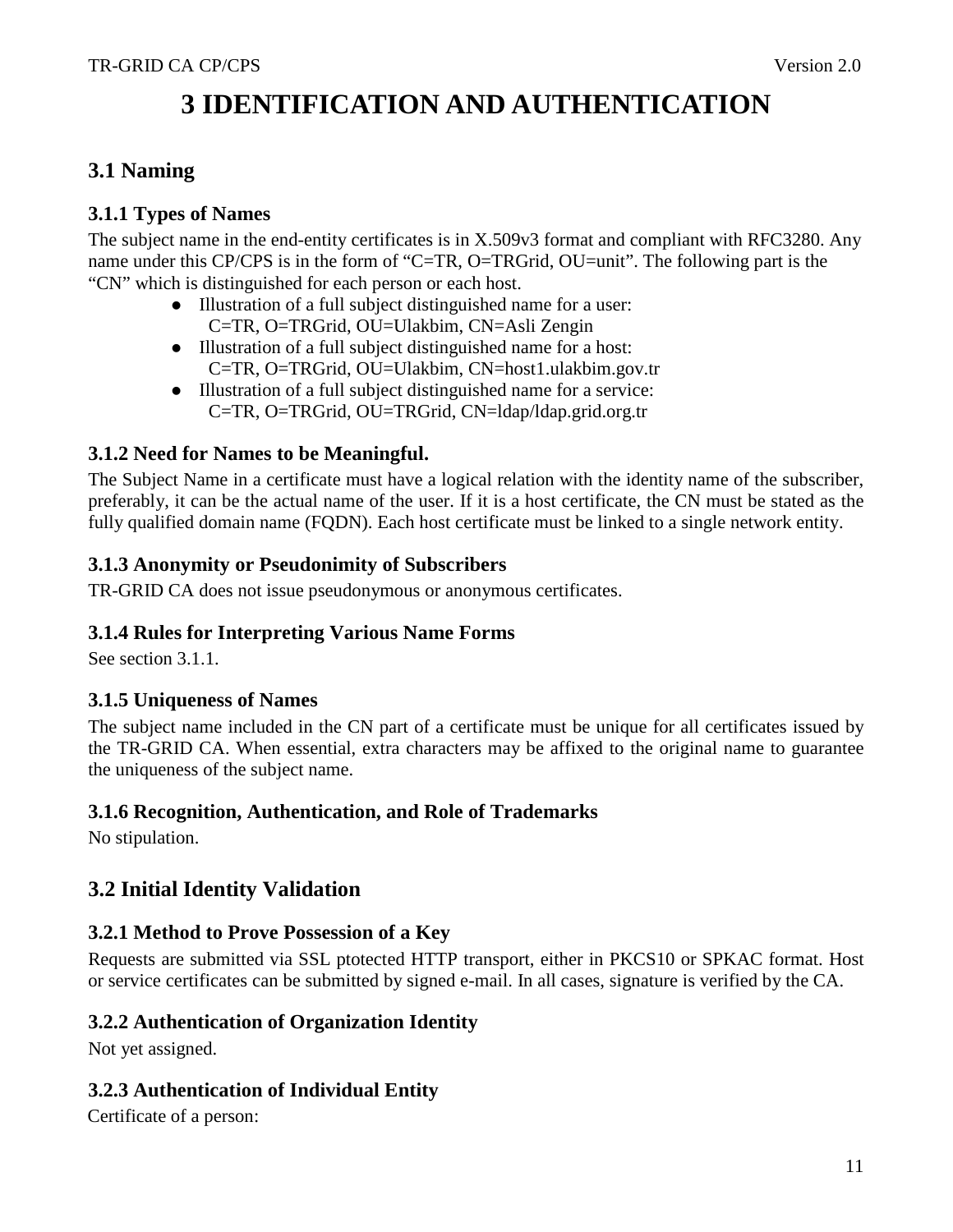- The subject should contact personally the RA staff in order to validate his/her identity.
- The subject authentication is fulfilled by providing an official document (ID-card, driving license or a passport) declaring that the subject is a valid end entity.

In exceptional cases such as remote geographical location of the subject, identity validation may be performed by video conference. In this case, an authenticated photocopy of the required document (IDcard, driving license or a passport) must be delivered by mail or courier to the RA staff prior to this online meeting. Authenticated photocopy refers to the verification made by a legally accepted notary public under Turkish law.

### Certificate of a host:

Host certificates can only be requested by the administrator responsible for the particular host. In order to request a host certificate, the administrator must already possess a valid personal TR-GRID certificate.

### **3.2.4 Non-verified Subscriber Information**

During the initial identity validation the requester's e-mail is not verified.

### **3.2.5 Validation of Authority**

No stipulation.

### **3.2.6 Criteria of Interoperation**

No stipulation.

# **3.3 Identification and Authentication for Re-key Requests**

### **3.3.1 Identification and Authentication for Routine Re-key**

Expiration warnings will be sent to subscribers before it is re-key time. Re-key before expiration can be executed by stating a re-key request signed with the personal certificate of the subscriber but after 3 years face-to-face identity validation is required as described in 3.2.3. Re-key after expiration uses completely the same authentication procedure as new certificate.

### **3.3.2 Identification and Authentication for Re-key after Revocation**

A revoked certificate shall not be renewed. The procedure for re-authentication is exactly the same with an initial registration.

### **3.4 Identification and Authentication for Revocation Request**

Certificate revocation requests should be authenticated in one of the following ways:

- By signing a revocation request e-mail via a valid personal TR-GRID certificate
- By personal authentication as described in 3.2.3.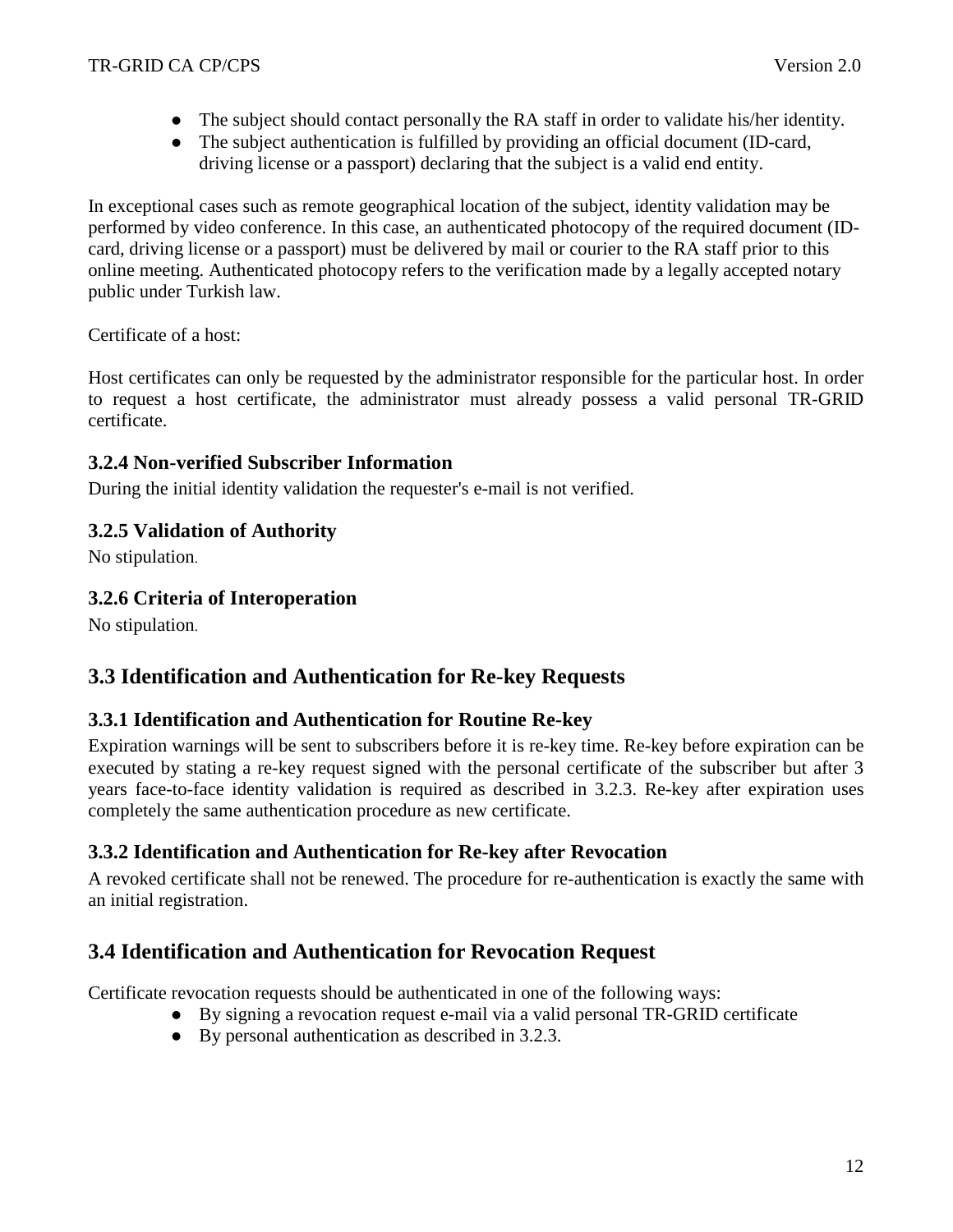# **4 CERTIFICATE LIFE-CYCLE OPERATIONAL REQUIREMENTS**

## **4.1 Certificate Application**

### **4.1.1 Who can Submit a Certificate Application**

The essential procedures that must be conformed in a certificate application request are as follows:

- The subject must be appropriate to the specifications stated in this policy.
- The key length of a certificate must be 1024 or 2048 bits.
- Each applicant generates his/her own key by using OpenSSL or similar software.
- Maximum life time of a certificate is 1 year.
- Message digests of the certificates must be generated by SHA1 algorithm.
- Host and service certificate requests must be submitted via SSL protected HTTP transport or via e-mail signed by a valid TR-GRID CA certificate to the appropriate RA.
- For host and service certificates, the requester must be appropriately authorized by the owner of the FQDN.
- User certificate requests must be submitted via SSL protected HTTP transport.

### **4.2 Certificate Application Processing**

### **4.2.1 Performing Identification and Authentication Functions**

For a certificate to be issued, the subject authentication must be successful and proper as specified in this document. Applicants will be informed about the status of their certificate whether it is issued or rejected.

### **4.2.2 Approval or Rejection of Certificate Applications**

If the certificate request does not meet one or more of the criteria in 4.1.1, it will be rejected and the requester will be informed via e-mail.

### **4.2.3 Time to Process Certificate Applications**

Each certificate application will take no more than 5 working days to be processed.

### **4.3 Certificate Issuance**

### **4.3.1 CA Actions during Certificate Issuance**

CA will check that identity validation is properly performed as described in 3.2.3.

CA will ensure secure communication with RAs by signed e-mails, SSL protected private web pages and voice conversations with a known person.

### **4.3.2 Notification to Subscriber by the CA of Issuance of Certificate**

Applicants will be notified via e-mail when the certificate is issued and the issued certificate will be hosted at the online CA repository.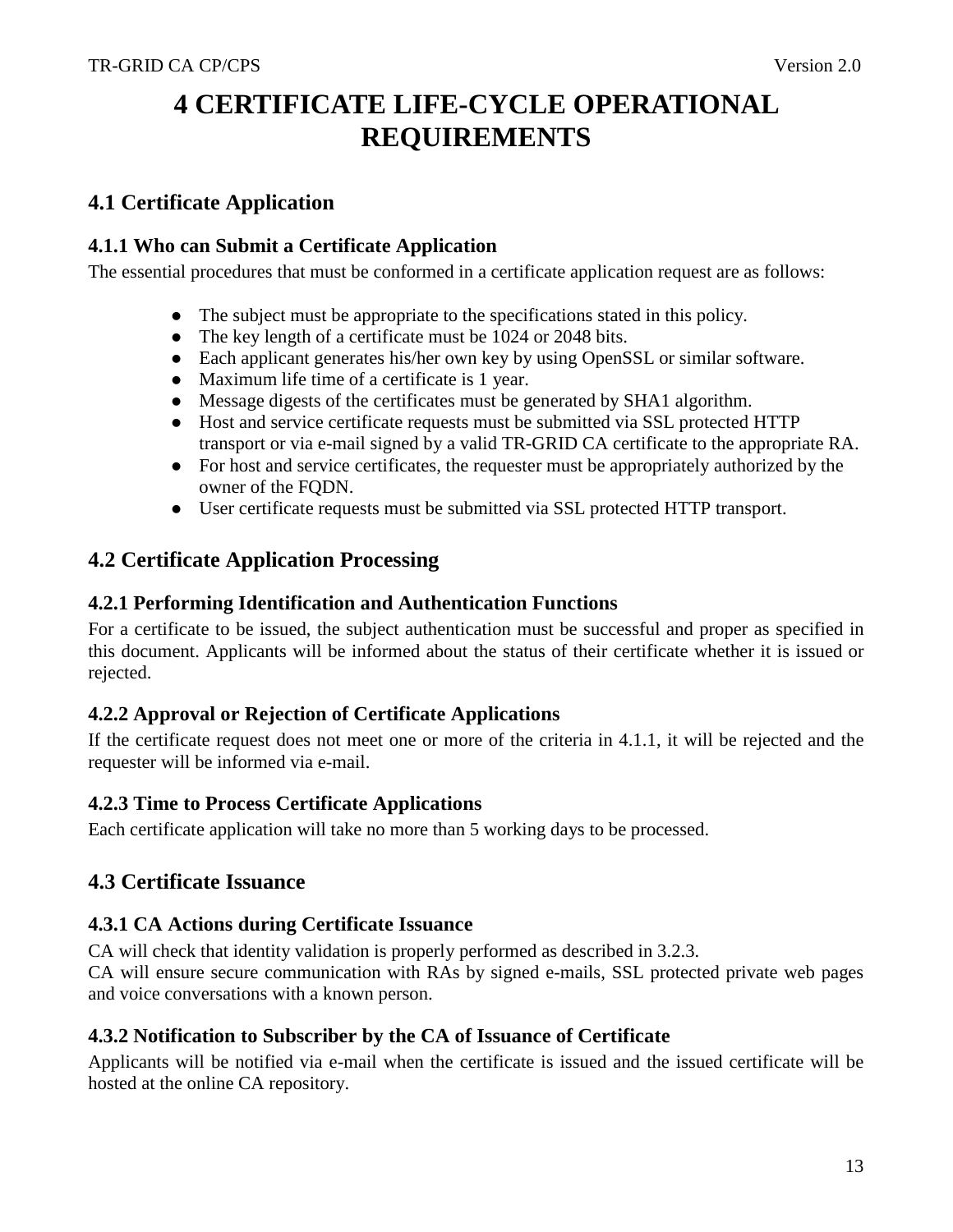# **4.4 Certificate Acceptance**

### **4.4.1 Conduct Constituting Certificate Acceptance**

Subscribers of TR-GRID CA are required to agree with the following issues:

- acknowledgment of conditions and loyalty to the procedures interpreted in this document
- permanent provision of correct information to the TR-GRID CA and avoidance of unnecessary information out of purposes of this document
- use of the certificate for only authorized purposes that are stated in this document
- admission of restrictions to liability defined in section 9.8
- admission of statements about confidentiality of information emphasized in section 9.4
- $\bullet$  key pair (public key and private key) generation using a secure method
- acceptable precautions against loss, disclosure or illegal use of the private key
- notifying TR-GRID CA in case private key is compromised or lost
- notifying TR-GRID CA in case of information change in the certificate
- notifying TR-GRID CA in case the subscriber requests to revoke the certificate

## **4.4.2 Publication of the Certificate by the CA**

All the certificates issued by TR-GRID CA will be published at the on-line CA repository.

### **4.4.3 Notification of Certificate Issuance by the CA to Other Entities**

See section 4.3.2.

# **4.5 Key Pair and Certificate Usage**

### **4.5.1 Subscriber Private Key and Certificate Usage**

See section 1.4.1.

### **4.5.2 Relying Party Public Key and Certificate Usage**

So as to use TR-GRID CA certificates, relying parties must consider the following specifications:

- loyalty to all the statements in this document
- use of the certificate for only authorized purposes
- $\bullet$  checking CRL list from the website before validating a certificate

### **4.6 Certificate Renewal**

### **4.6.1 Circumstance for Certificate Renewal**

Certificate renewal is not permitted. Subscribers must follow the re-key procedure, described in 3.3.1.

### **4.6.2 Who may Request Renewal**

See section 4.6.1.

### **4.6.3 Processing Certificate Renewal Requests**

See section 4.6.1.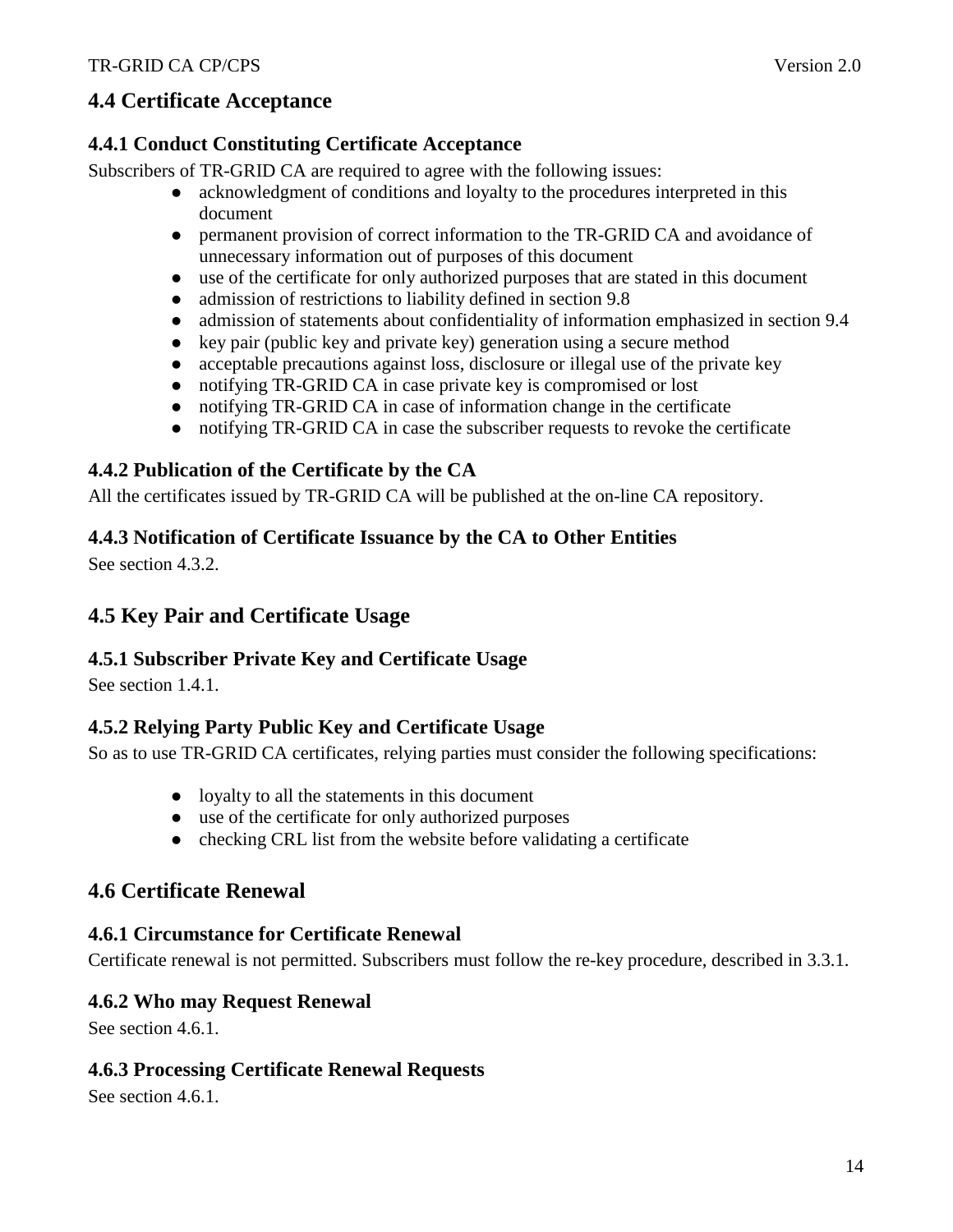### **4.6.4 Notification of New Certificate Issuance to Subscriber**

See section 4.6.1.

### **4.6.5 Conduct Constituting Acceptance of a Renewal Certificate**

See section 4.6.1.

### **4.6.6 Publication of the Renewal Certificate by the CA**

See section 4.6.1.

### **4.6.7 Notification of Certificate Issuance by the CA to Other Entities**

See section 4.6.1.

# **4.7 Certificate Re-key**

### **4.7.1 Circumstances for Certificate Re-key**

The following circumstances require certificate re-key:

- expiration of subscriber's certificate,
- revocation of subscriber's certificate.

### **4.7.2 Who may Request Certification of a New Public Key**

Any subscriber holding a valid TR-GRID CA end entity certificate can request certificate re-key.

### **4.7.3 Processing Certificate Re-keying Requests**

See sections 3.3.1 and 3.3.2.

### **4.7.4 Notification of New Certificate Issuance to Subscriber**

See section 4.3.2.

### **4.7.5 Conduct Constituting Acceptance of a Re-keyed Certificate**

See section 4.4.1.

### **4.7.6 Publication of the Re-keyed Certificate by the CA**

See section 4.4.2.

# **4.7.7 Notification of Certificate Issuance by the CA to Other Entities**

See section 4.4.3.

# **4.8 Certificate Modification**

### **4.8.1 Circumstances for Certificate Modification**  No stipulation.

### **4.8.2 Who may Request Certificate Modification**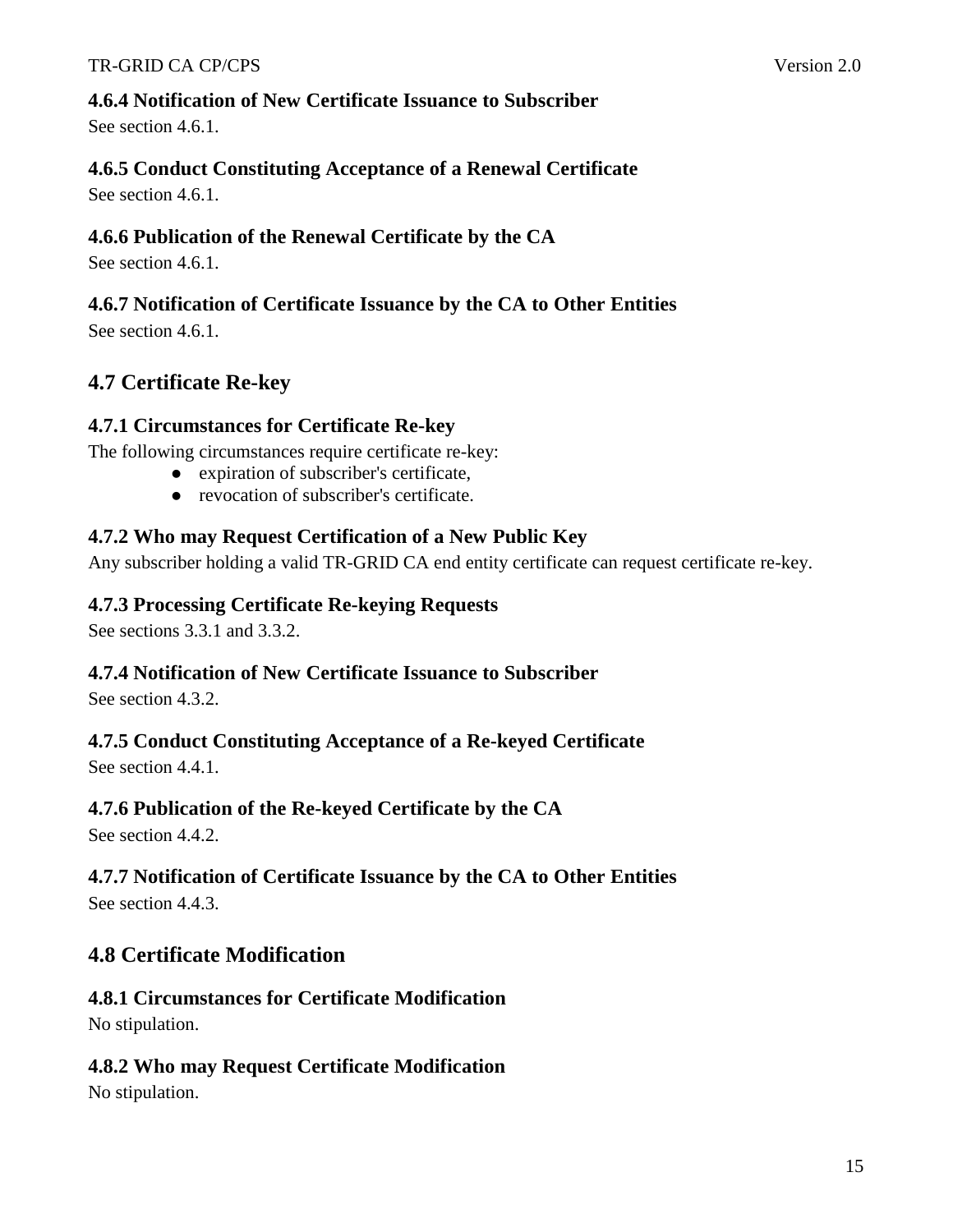### **4.8.3 Processing Certificate Modification Requests**

No stipulation.

## **4.8.4 Notification of New Certificate Issuance to Subscriber**

No stipulation.

### **4.8.5 Conduct Constituting Acceptance of Modified Certificate**

No stipulation.

### **4.8.6 Publication of the Modified Certificate by the CA**

No stipulation.

## **4.8.7 Notification of Certificate Issuance by the CA to Other Entities**

No stipulation.

# **4.9 Certificate Revocation and Suspension**

### **4.9.1 Circumstances for Revocation**

A certificate will be revoked in the following situations:

- The subscriber does not need the certificate any more.
- The subscriber has not obeyed the stated obligations.
- The information in the certificate is incorrect.
- The private key of a certificate is lost, compromised or suspected to be compromised.

In one of the conditions above, end entity must request revocation of the certificate as soon as possible but within one working day.

# **4.9.2 Who can Request Revocation**

The CA, RA, subscriber of the certificate or any other entity holding evidence of a revocation circumstance about that certificate can request revocation.

### **4.9.3 Procedure for Revocation Request**

Revocation requests should be submitted in one of the following ways:

- by email sent to  $ca@grid.org.tr$
- personally at the RA/CA

All revocation requests should be properly authenticated as described in 3.4.

### **4.9.4 Revocation Request Grace Period**

No stipulation.

### **4.9.5 Time within which CA must Process the Revocation Request**

TR-GRID CA will process all revocation requests within 1 working day.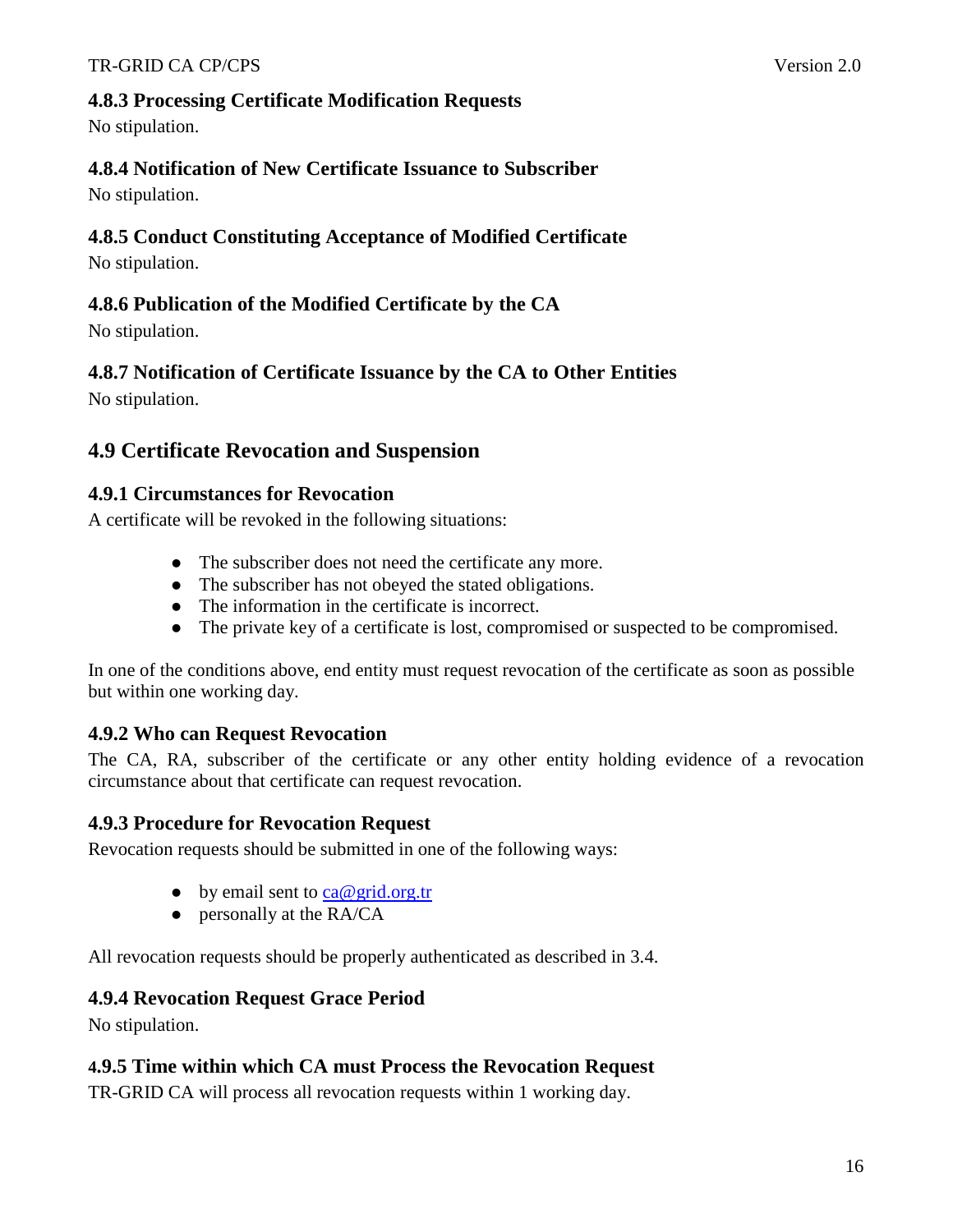## **4.9.6 Revocation Checking Requirement for Relying Parties**

A relying party must verify the certificate that it uses considering the most recently issued CRL.

### **4.9.7 CRL Issuance Frequency**

See section 2.3.

### **4.9.8 Maximum Latency for CRLs**

No stipulation.

### **4.9.9 On-line Revocation/status Checking Availability**

At present, no on line service for this purpose is available.

### **4.9.10 On-line Revocation Checking Requirements**

See section 4.9.9.

### **4.9.11 Other Forms of Revocation Advertisements Available**

No stipulation.

### **4.9.12 Special Requirements Re-key Compromise**

No stipulation.

### **4.9.13 Circumstances for Suspension**

TR-GRID CA does not suspend certificates.

### **4.9.14 Who can Request Suspension**

See section 4.9.13.

### **4.9.15 Procedure for Suspension Request**

See section 4.9.13.

### **4.9.16 Limits on Suspension Period**

See section 4.9.13.

# **4.10 Certificate Status Services**

### **4.10.1 Operational Characteristics**

TR-GRID CA online repository contains list of valid certificates and list of revoked certificates (CRL). Both lists are continuously updated.

### **4.10.2 Service Availability**

The on-line repository is available on a 24x7 basis, liable to reasonable scheduled maintenance.

### **4.10.3 Optional Features**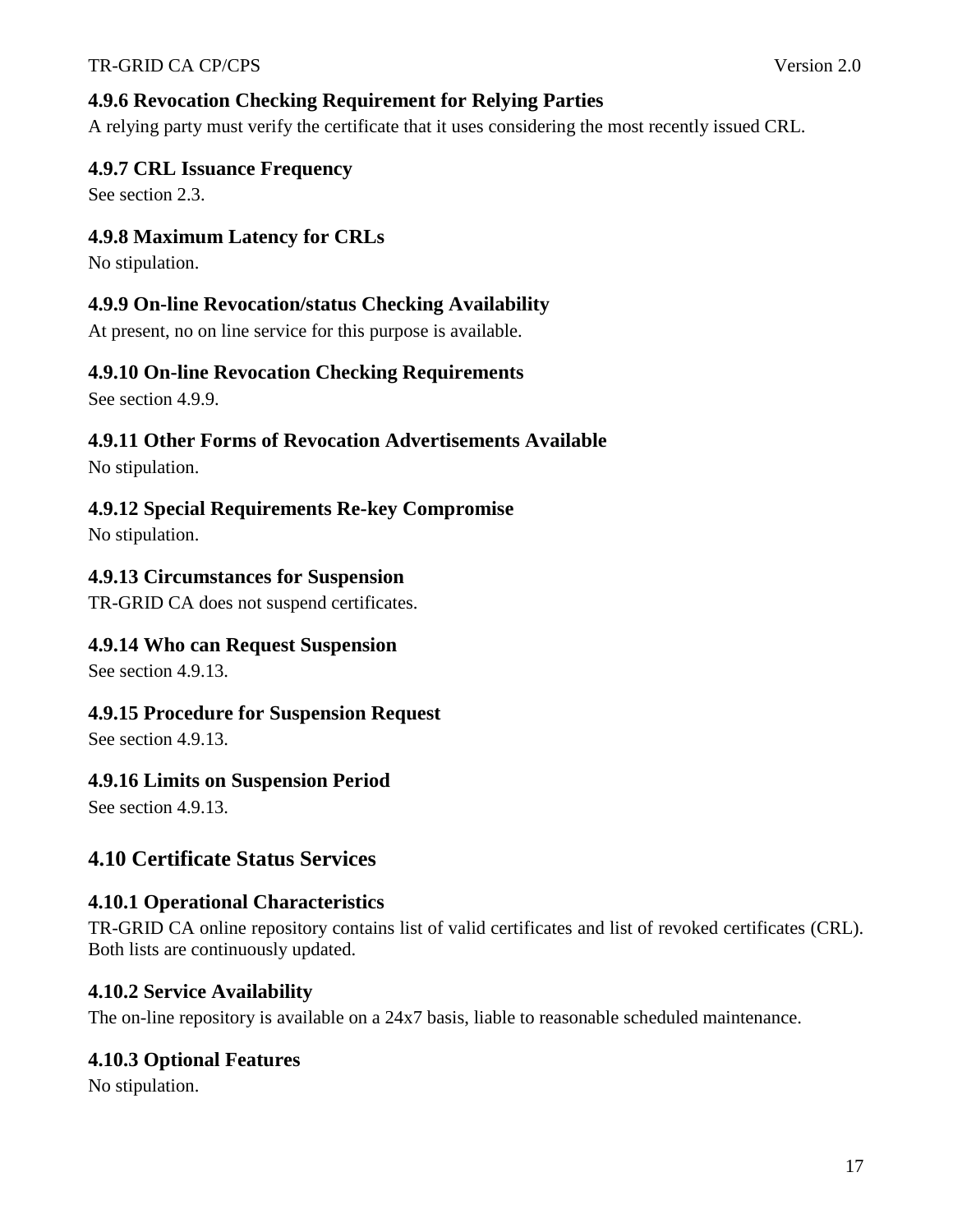# **4.11 End of Subscription**

No stipulation.

### **4.12 Key Escrow and Recovery**

# **4.12.1 Key Escrow and Recovery Policy and Practices**

No stipulation.

# **4.12.2 Session Key Encapsulation and Recovery Policy and Practices**

No stipulation.

# **5 FACILITY, MANAGEMENT, AND OPERATIONAL CONTROLS**

# **5.1 Physical Controls**

### **5.1.1 Site Location and Construction**

The TR-GRID CA operates in a controlled and protected room in TUBITAK ULAKBIM building.

### **5.1.2 Physical Access**

Physical access to the hardware (entering the computer room) is restricted to the authorized personnel.

### **5.1.3 Power and Air Conditioning**

No stipulation.

### **5.1.4 Water Exposures**

No stipulation.

### **5.1.5 Fire Prevention and Protection**

TUBITAK ULAKBIM building has a fire alarm system.

### **5.1.6 Media Storage**

Backups are to be stored in removable storage media.

### **5.1.7 Waste Disposal**

No stipulation.

### **5.1.8 Off-site Backup**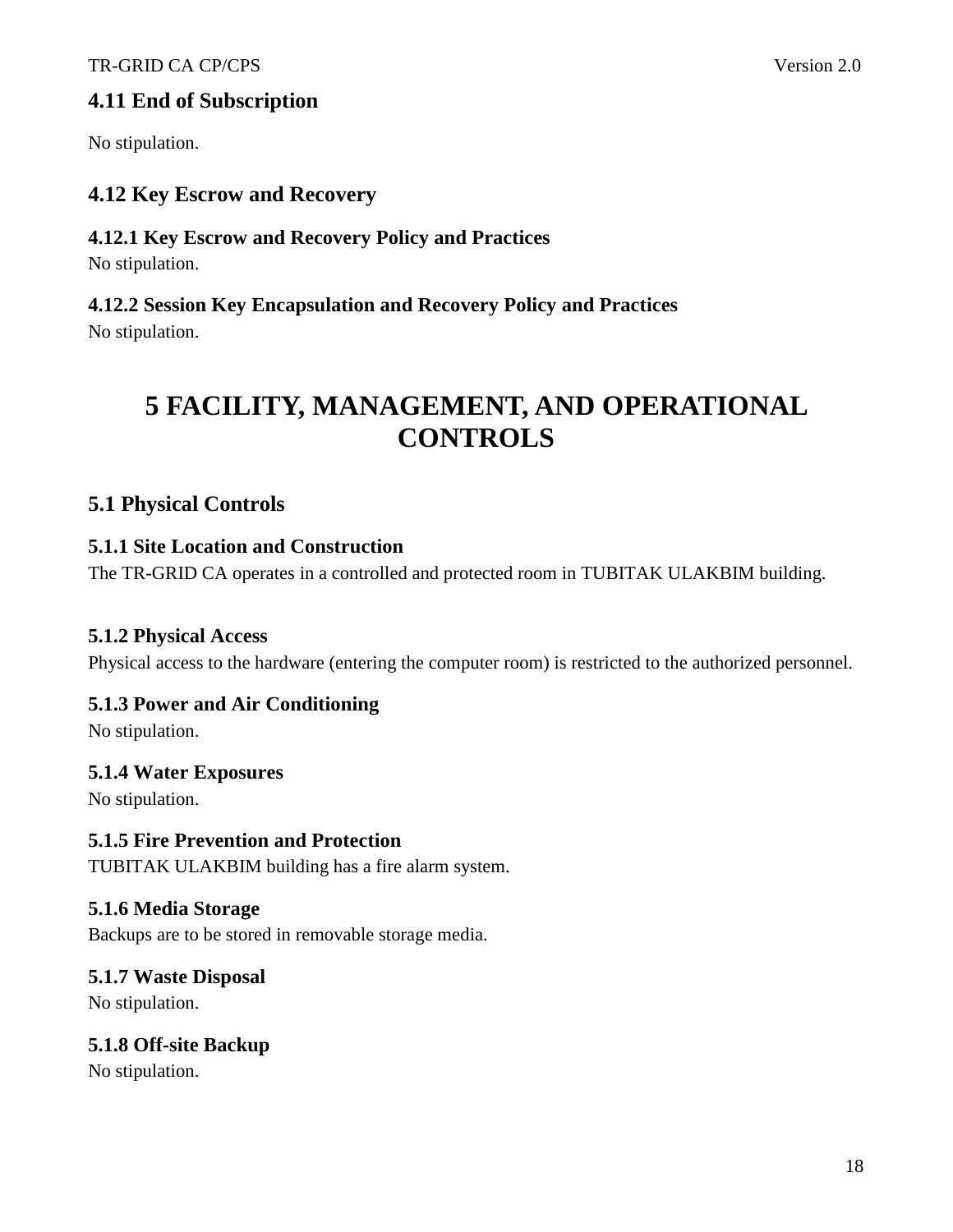# **5.2 Procedural Controls**

### **5.2.1 Trusted Roles**

No stipulation.

### **5.2.2 Number of Persons Required per Task**

No stipulation.

### **5.2.3 Identification and Authentication for Each Role**

No stipulation.

### **5.2.4 Roles Requiring Separation of Duties**

No stipulation.

# **5.3 Personnel Controls**

### **5.3.1 Qualifications, Experience and Clearance Requirements**

Access to servers and applications is limited to the TR-GRID CA Security Personnel who are staff in TUBITAK ULAKBIM.

### **5.3.2 Background Check Procedures**

No stipulation.

### **5.3.3 Training Requirements**

Internal training is available and applied to the TR-GRID CA and RA operators.

### **5.3.4 Retraining Frequency and Requirements**

TR-GRID CA will perform operational audit of the CA and RA operators once a year. Retraining is applied if the audit results are not satisfactory.

### **5.3.5 Job Rotation Frequency and Sequence**

No stipulation.

### **5.3.6 Sanctions for Unauthorized Actions**

No stipulation.

### **5.3.7 Independent Contractor Requirements**

No stipulation.

### **5.3.8 Documentation Supplied to Personnel**

Operational manual for CA and RA operators is supplied to the new TR-GRID CA personnel.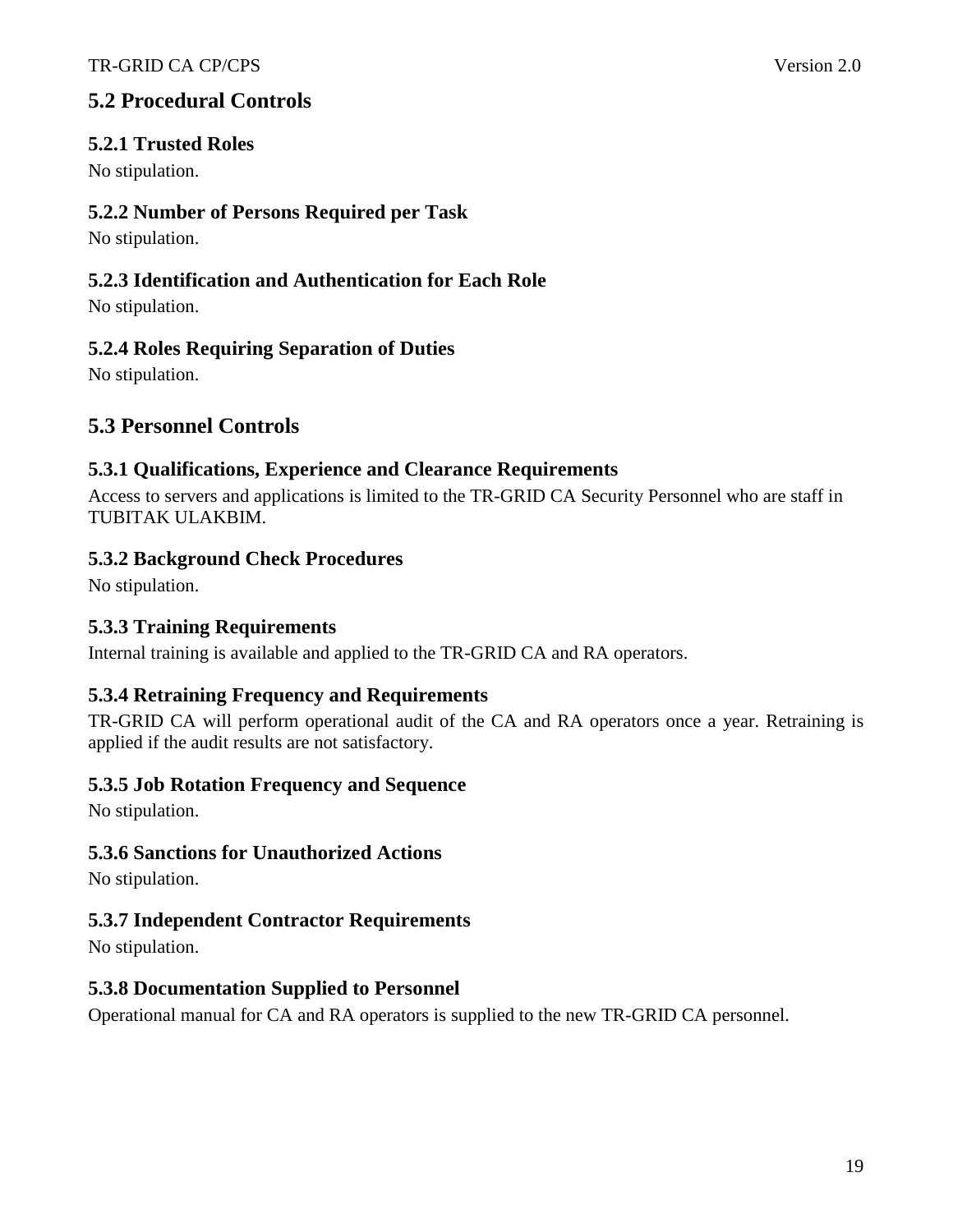# **5.4 Audit logging procedures**

# **5.4.1 Types of Events Recorded**

The login/logout/reboot information of the issuing machine is archived. In addition, annual operational audits of CA/RA staff must be performed.

# **5.4.2 Frequency of Processing Log**

No stipulation.

# **5.4.3 Retention Period for Audit Log**

Minimum retention period is three years.

## **5.4.4 Protection of Audit Log**

Archives are kept in a separate room with limited access.

## **5.4.5 Audit Log Backup Procedures**

Audit logs are kept in removable storage media in a safe room with restricted access.

### **5.4.6 Audit Collection System (Internal vs. External)**

Audit log collection system is internal to TR-GRID CA.

### **5.4.7 Notification to Event-causing Subject**

No stipulation.

### **5.4.7 Notification to Event-causing Subject**

No stipulation.

### **5.4.8 Vulnerability Assessments**

No stipulation.

# **5.5 Records Archival**

### **5.5.1 Types of Records Archived**

The TR-GRID RA will archive the following items:

- Application data (certificate and revocation requests)
- Issued certificates and CRLs
- All e-mail messages correspondence with TR-GRID CA and RA
- The login/logout/reboot information of the issuing machine

### **5.5.2 Retention Period for Archive**

Minimum retention period is three years.

### **5.5.3 Protection of Archive**

Archives are kept in an auditable form with limited access.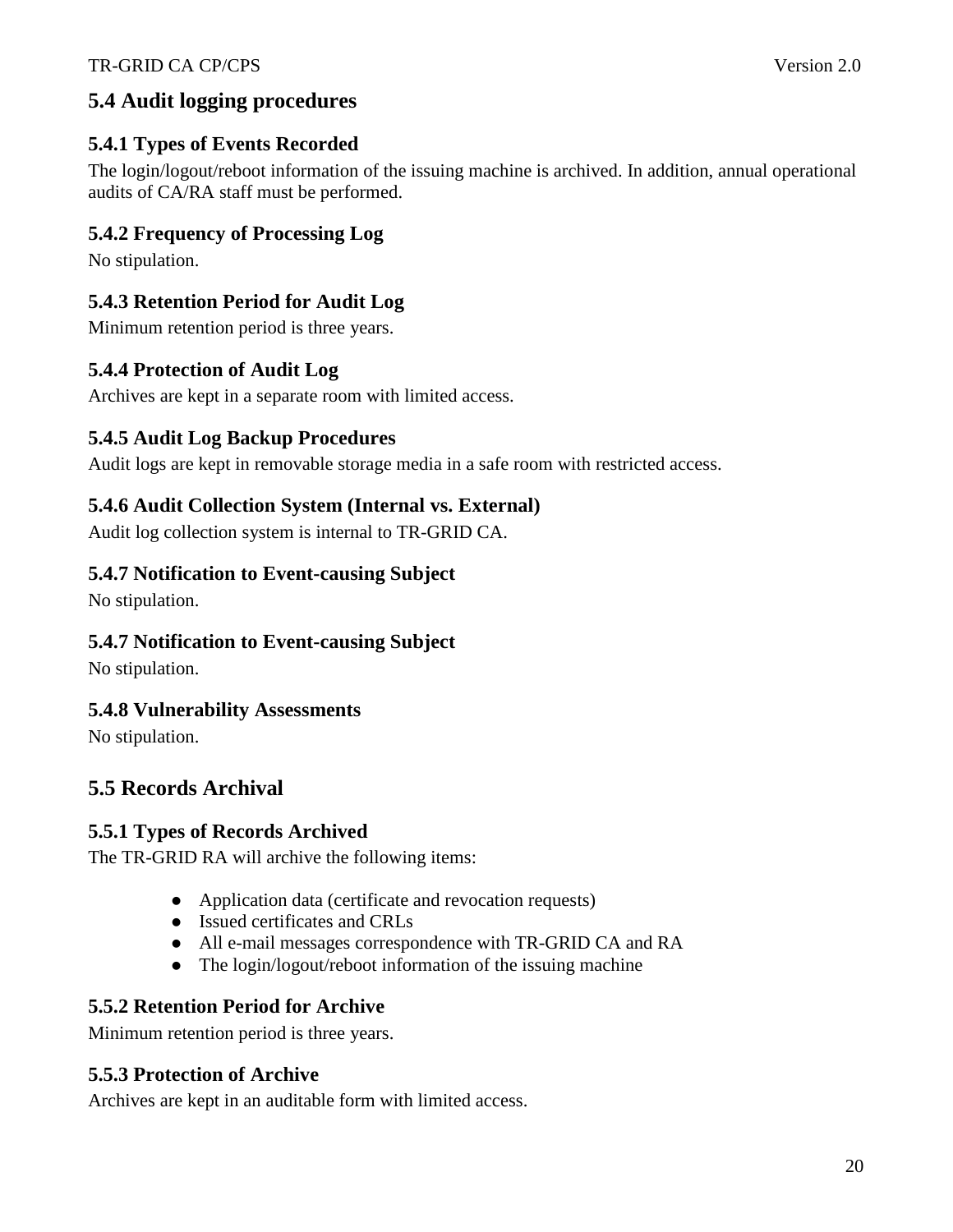### **5.5.4 Archive Backup Procedures**

All archive data are copied to removable storage media.

### **5.5.5 Requirements for Time-stamping of Records**

No stipulation.

### **5.5.6 Archive Collection System (Internal or External)**

The archive collection system is internal to the TR-GRID CA.

### **5.5.7 Procedures to Obtain and Verify Archive Information**

No stipulation

# **5.6 Key Changeover**

Lifetime of TR-GRID CA is 5 years and lifetime of end entity certificates is 1 year. The CA's private key is changed periodically; from that time on, the new key will be valid in order to sign new certificates or CRL lists of new certificates. The overlap of the old and new key must be at least one year. The older but still valid certificate must be available to verify old signatures and its private key must be used to sign CRLs until all the certificates signed using the associated key have expired or been revoked.

### **5.7 Compromise and Disaster Recovery**

If the CA private key is compromised or destroyed in some way, the CA will perform the following tasks:

- Inform the EuGridPMA
- Inform all the nodes, RAs and other relying parties
- Conclude the issuance and distribution of certificates and CRLs
- Generate a new CA certificate with a new key pair that will be soon available on the website.

### **5.7.2 Computing Resources, Software, and/or Data are Corrupted**

No stipulation.

### **5.7.3 Entity Private Key Compromise Procedures**

No stipulation.

### **5.7.4 Business Continuity Capabilities after a Disaster**

No stipulation.

### **5.8 CA or RA Termination**

TR-GRID CA will do the following tasks before it terminates its Grid-related services:

• Inform the subscribed users and RAs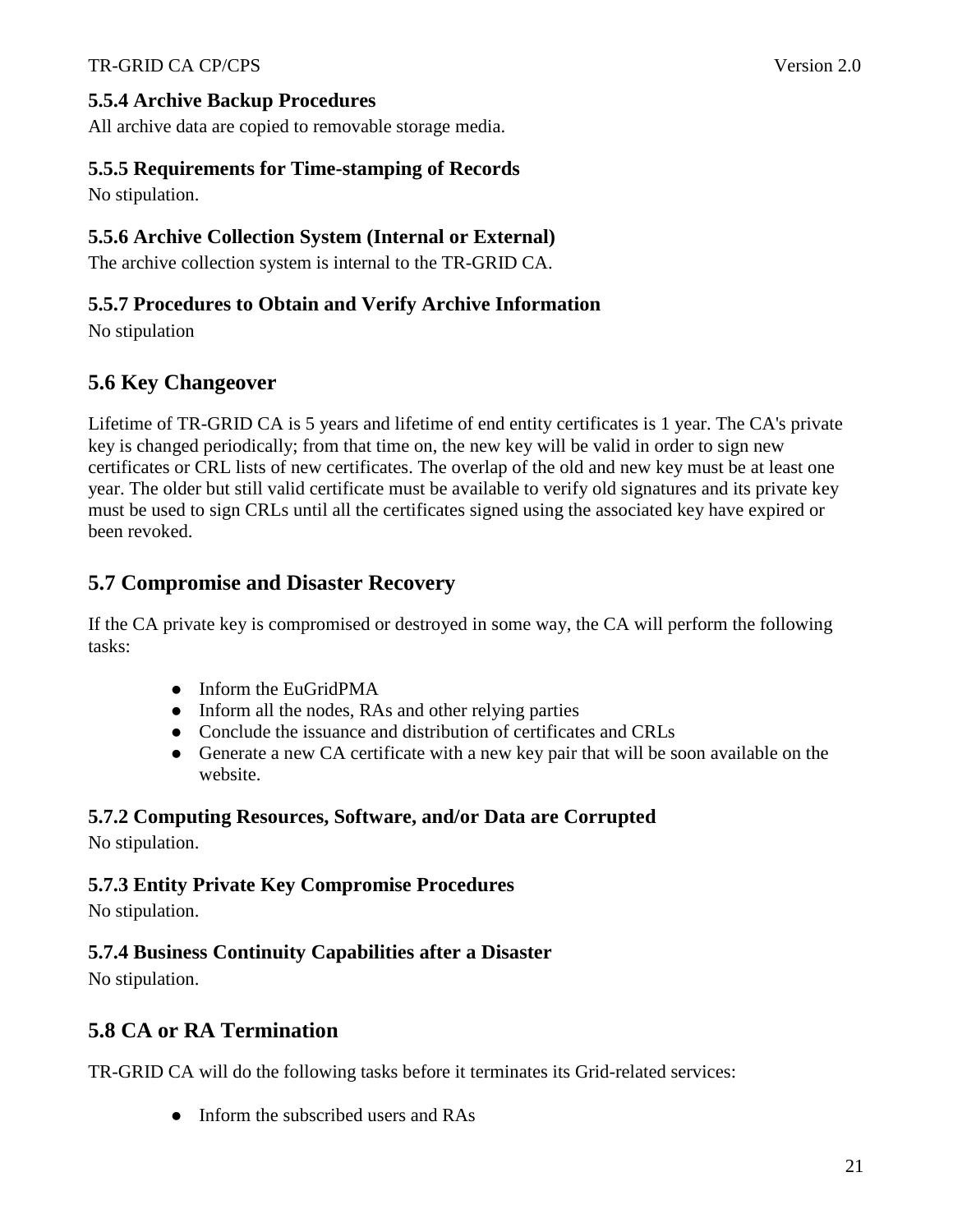- Stop to issue certificates and CRLs
- Notify the relevant security contacts
- Declare its termination on the website
- Annihilate all copies of private keys

# **6. TECHNICAL SECURITY CONTROLS**

# **6.1 Key Pair Generation and Installation**

### **6.1.1 Key Pair Generation**

Keys for the TR-GRID CA root certificate are generated on a dedicated machine, not connected to any type of network. The software used for key generation is OpenSSL. Each subscriber must generate his/her own key pair.

### **6.1.2 Private Key Delivery to Subscriber**

As each applicant generates his/her own key pair, CA has no access to subscribers' private keys.

### **6.1.3 Public Key Delivery to Certificate Issuer**

Applicants can make host/service certificate requests to the RA via e-mail signed by a valid TR-GRID CA certificate. Applicant's public keys are delivered to the RA in an email containing the certificate request. The public key arrives at the TR-GRID CA in an email signed by the RA.

Applicants can make user/host/service certificate requests via SSL protected HTTP certification request service provided by the RA.

### **6.1.4 CA Public Key Delivery to Relying Parties**

The TR-GRID CA root certificate is available on the website: http://www.grid.org.tr/ca

### **6.1.5 Key Sizes**

For a user or host certificate the key size is 1024 or 2048 bits. The TR-GRID CA key size is 2048 bits.

### **6.1.6 Public Key Parameters Generation**

No stipulation.

### **6.1.7 Key Usage Purposes (as per X.509 v3 Key Usage Field)**

TR-GRID certificates may be used only for authentication and signing proxy certificates, e-mail signing and encryption.

TR-GRID CA private key will only be used to issue CRLs and new certificates and to revoke certificates.

# **6.2 Private Key Protection and Cryptographic Module Engineering Controls**

### **6.2.1 Cryptographic Module Standards and Controls**

The TR-GRID CA uses sha1 with RSA encryption as a signature algorithm.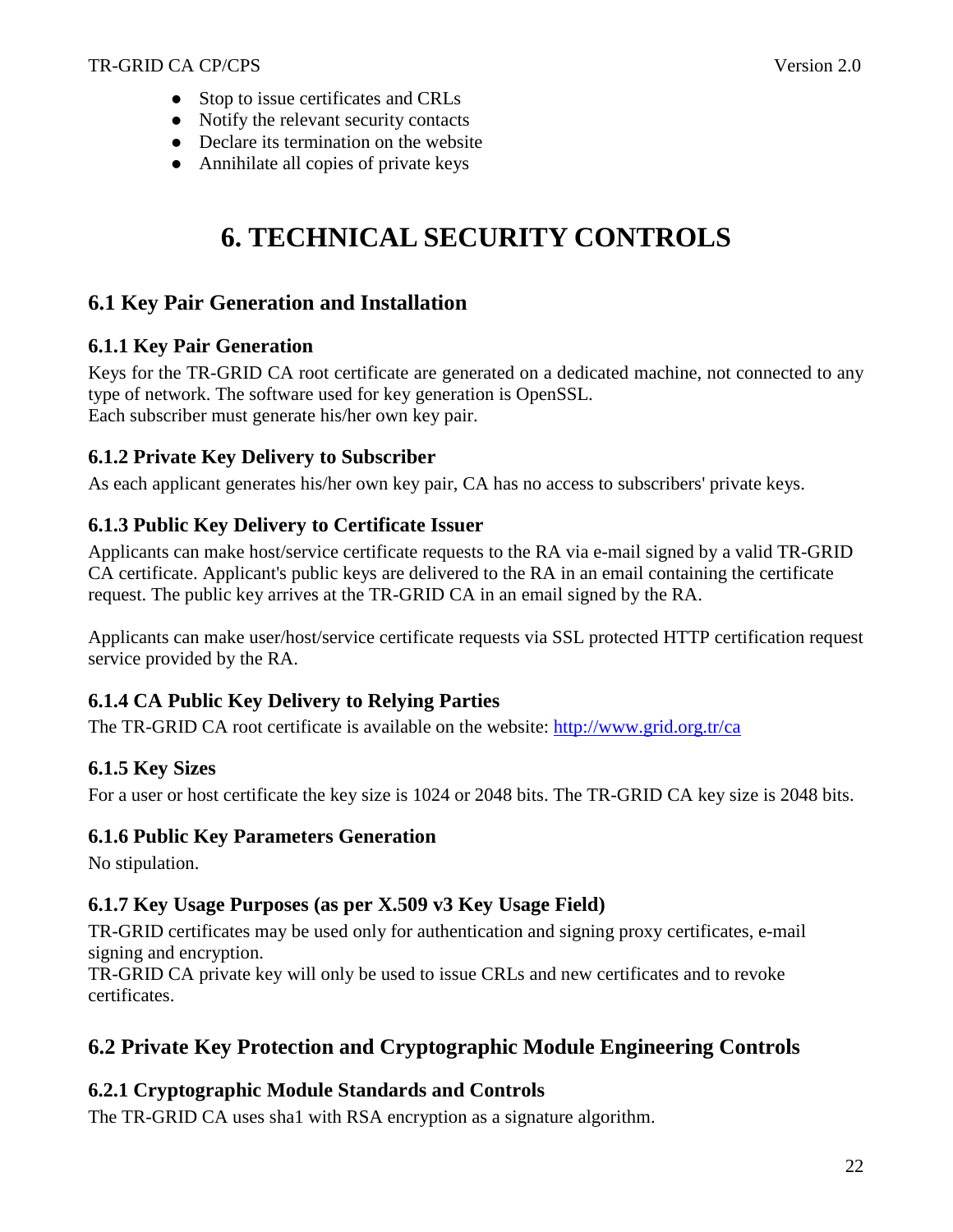### **6.2.2 Private Key (n out of m) Multi-person Control**

No stipulation.

### **6.2.3 Private Key Escrow**

No stipulation.

### **6.2.4 Private Key Backup**

A backup of the TR-GRID CA private key is kept encrypted in multiple copies in USB flash drive and CD-ROM in a safe location. The password for the private key is kept separately in paper form with an access control. Only authorized CA personnel have access to the backups.

### **6.2.5 Private Key Archival**

TR-GRID CA does not archive private keys apart from the private key corresponding to the root certificate of TR-GRID CA.

### **6.2.6 Private Key Transfer into or from a Cryptographic Module**

TR-GRID CA does not use cryptographic module.

### **6.2.7 Private Key Storage on Cryptographic Module**

See section 6.2.6.

### **6.2.8 Method of Activating Private Key**

TR-GRID CA private key is protected by a passphrase of at least 15 characters and only known by authorized CA personnel.

The subscriber is required to generate a secure pass phrase, at least 12 characters long for the private key. Private key cannot be shared and it is subscriber's responsibility to protect the private key properly.

### **6.2.9 Method of Deactivating Private Key**

No stipulation.

### **6.2.10 Method of Destroying Private Key**

No stipulation.

### **6.2.11 Cryptographic Module Rating**

No stipulation.

### **6.3 Other Aspects of Key Pair Management**

No stipulation.

### **6.3.1 Public Key Archival**

As a part of the certificate archival, the public key is archived.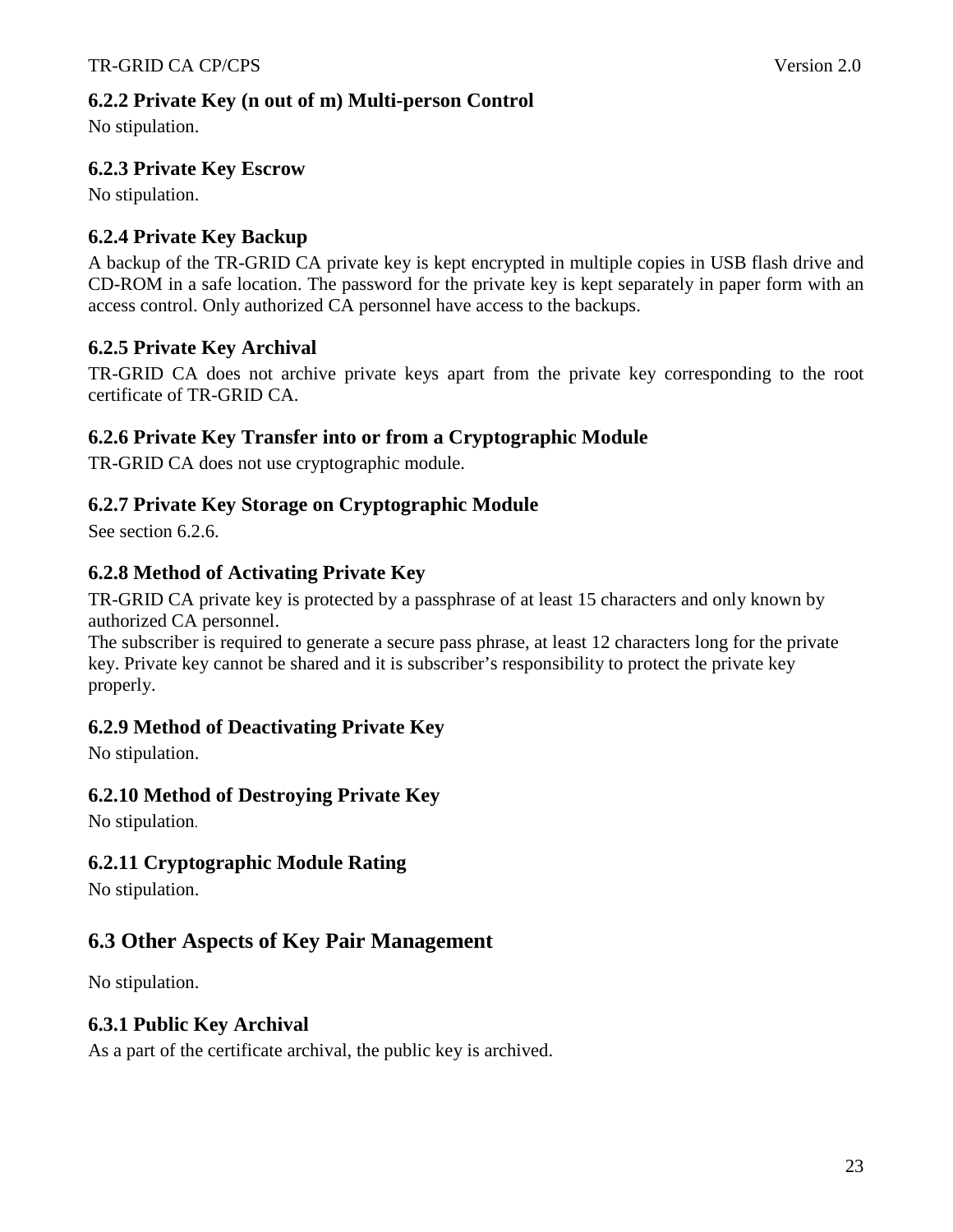### **6.3.2 Certificate Operational Periods and Key Pair Usage Periods**

TR-GRID CA root certificate has a validity of five years. For subscribers, the maximum validity period for a certificate is one year.

## **6.4 Activation Data**

### **6.4.1 Activation Data Generation and Installation**

TR-GRID CA does not generate activation data for subscribers. The subscriber is required to generate a secure pass phrase, at least 12 characters long as activation data for the private key. TR-GRID CA private key is protected by a passphrase of at least 15 characters.

### **6.4.2 Activation Data Protection**

The TR-GRID CA does not have access to or generate the private keys of a subscriber. The key pair is generated and managed by the client and it is subscriber's responsibility to keep the private key secure. The passphrase for the private key of CA root certificate is kept separately in paper form with an access limited to CA personnel.

### **6.4.3 Other Aspects of Activation Data**

No stipulation.

### **6.5 Computer Security Controls**

### **6.5.1 Specific Computer Security Technical Requirements**

- The operating systems of CA/RA servers are protected at a high degree of security by applying all the relevant patches.
- To discover invalid software applications, monitoring is used.
- System configuration is reduced to minimum.

### **6.5.2 Computer Security Rating**

No stipulation.

### **6.6 Life Cycle Technical Controls**

### **6.6.1 System Development Controls**

No stipulation.

### **6.6.2 Security Management Controls**

No stipulation.

### **6.6.3 Life Cycle Security Controls**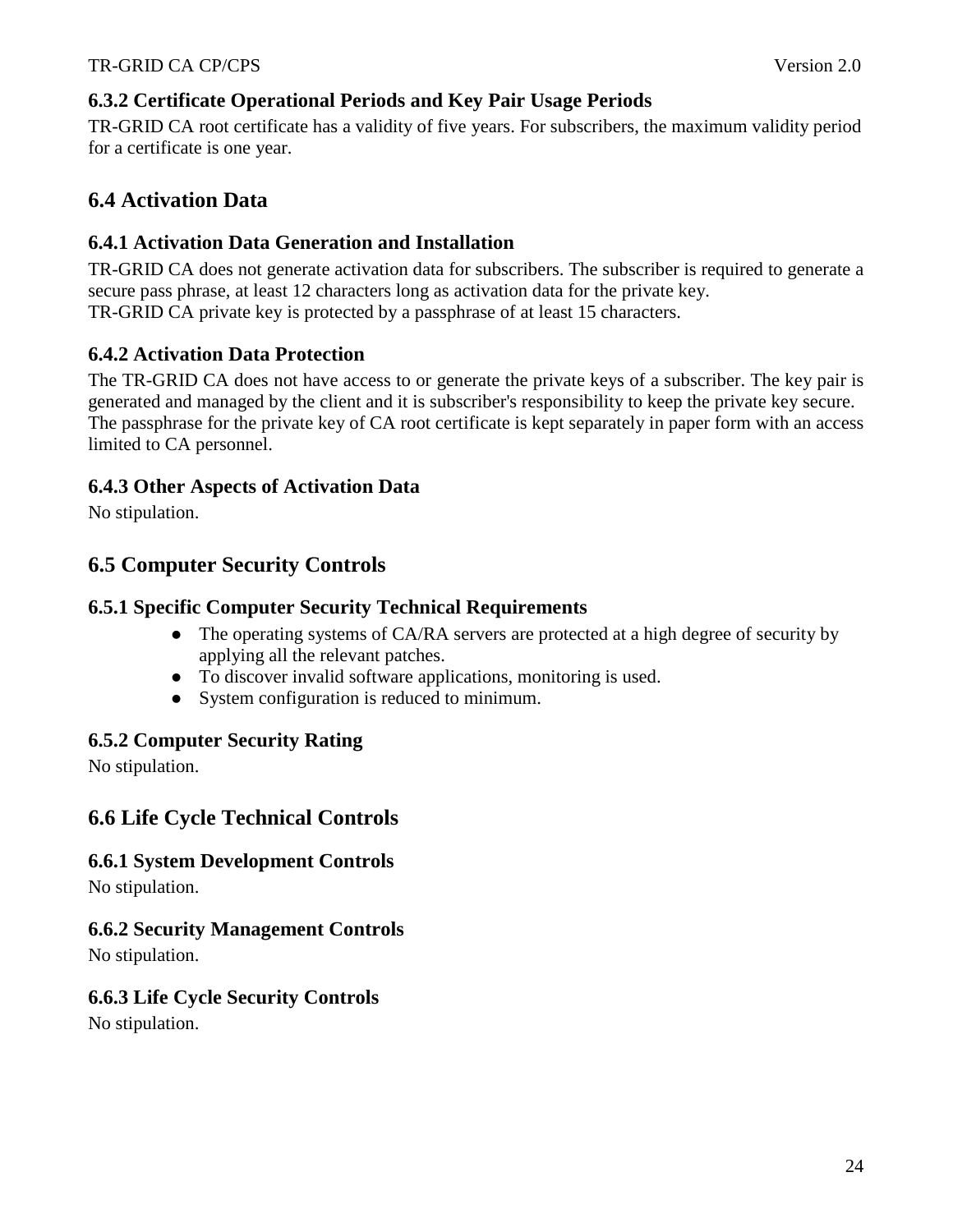# **6.7 Network Security Controls**

Certificates are issued on a machine, not connected to any kind of network. Protection of other machines is provided by firewalls.

# **6.8 Time Stamping**

No stipulation.

# **7. CERTIFICATE, CRL AND OCSP PROFILES**

## **7.1 Certificate Profile**

### **7.1.1 Version Number**

X.509 v3

### **7.1.2 Certificate Extensions**

TR-GRID CA supports and uses the following X.509 v3 Certificate extensions:

- CA root certificate extensions:
	- Basic Constraints: critical, CA:TRUE
	- Key Usage: critical, CRL Sign, Key Cert Sign
	- Subject Key Identifier
	- Authority Key Identifier
	- Netscape Cert Type
	- Netscape Comment
	- Netscape CA Revocation Url
	- Netscape CA Policy Url
- End entity certificate extensions:
	- Basic Constraints: critical, CA:FALSE
	- Key Usage: critical, Digital Signature, Key Encipherment, Data Encipherment
	- Extended Key Usage: Client Authentication for users, Client Authentication and Web Authentication for hosts
	- Subject Key Identifier
	- Authority Key Identifier
	- Subject Alternative Name: DNS Name=FQDN for hosts
	- CRL Distribution Points
	- **•** Certificate Policies

### **7.1.3 Algorithm Object Identifiers**

The following hash/digest algorithm is used:

Secure Hash Algorithm-1  $(x500 \text{ oid}: 1.3.14.3.2.26)$ 

The following signature algorithm is used:

• RSA (x500 oid: 1.2.840.113549.1.1.1)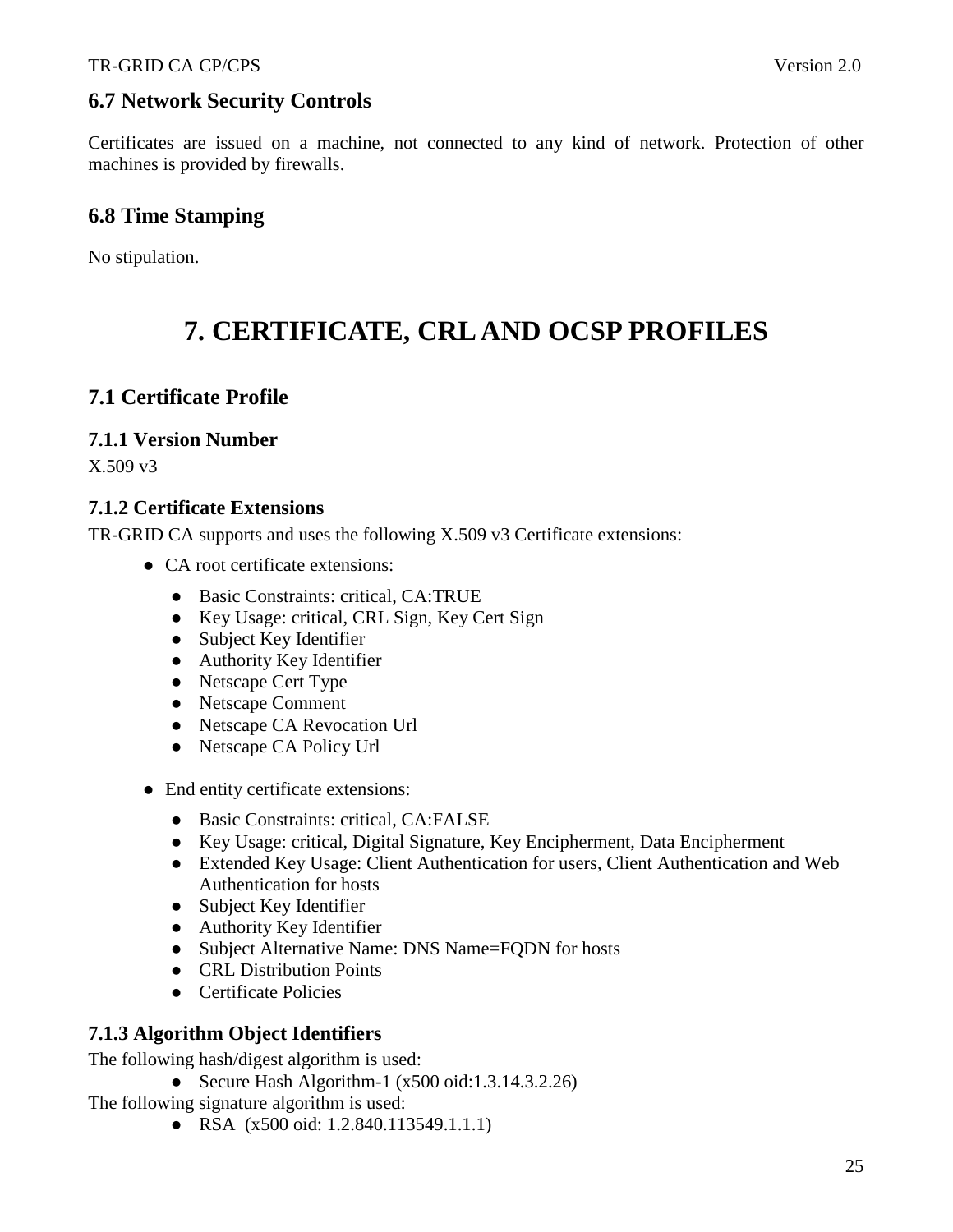### **7.1.4 Name Forms**

See section 3.1.1.

### **7.1.5 Name Constraints**

See section 3.1.2.

### **7.1.6 Certificate Policy Object Identifier**

See section 1.2.

### **7.1.7 Usage of Policy Constraints Extension**

No stipulation.

## **7.1.8 Policy Qualifiers Syntax and Semantics**

No stipulation.

# **7.1.9 Processing Semantics for the Critical Certificate Policies Extension**

No stipulation.

# **7.2 CRL Profile**

### **7.2.1 Version Number(s)**

CRLs are in X.509 v2 format, compliant with RFC 3280. SHA1 algorithm is used to generate CRLs.

### **7.2.2 CRL and CRL Entry Extensions**

The CRL extension Authority Key Identifier will be used in CRLs.

# **7.3 OCSP Profile**

No stipulation.

### **7.3.1 Version Number(s)**

No stipulation.

# **7.3.2 OCSP Extensions**

No stipulation.

# **8 COMPLIANCE AUDIT AND OTHER ASSESSMENTS**

# **8.1 Frequency or Circumstances of Assessment**

TR-GRID CA accepts being audited by other accredited CAs to verify its adherence to the rules and procedures specified in its CP/CPS document.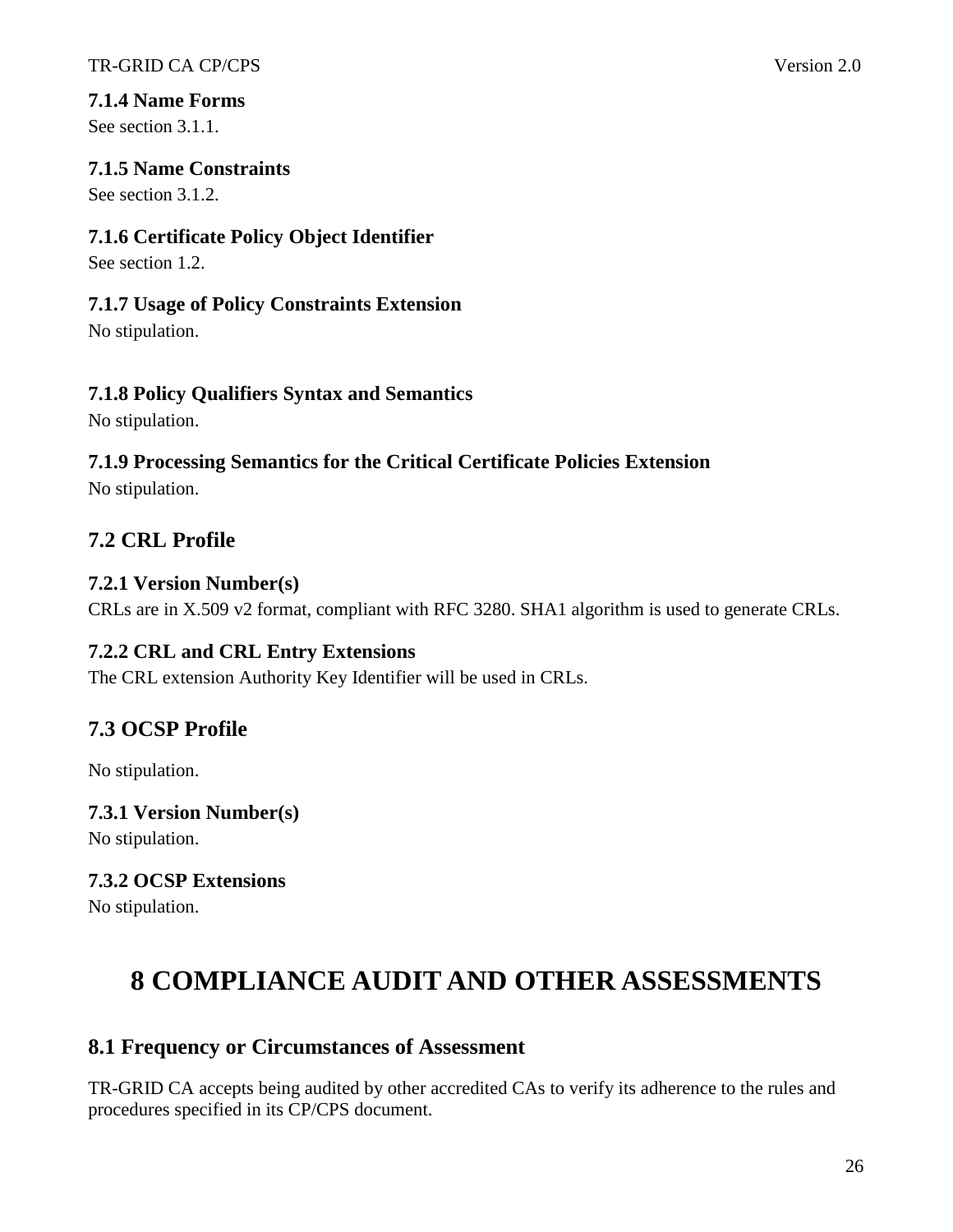### TR-GRID CA CP/CPS Version 2.0

### **8.2 Identity/qualifications of Assessor**

No stipulation.

### **8.3 Assessor's Relationship to Assessed Entity**

No stipulation.

### **8.4 Topics Covered by Assessment**

No stipulation.

### **8.5 Actions Taken as a Result of Deficiency**

No stipulation.

### **8.6 Communication of Results**

No stipulation.

# **9 OTHER BUSINESS AND LEGAL MATTERS**

### **9.1 Fees**

### **9.1.1 Certificate Issuance or Renewal Fees**

For any service supplied, TR-GRID CA charges no fee.

### **9.1.2 Certificate Access Fees**

See section 9.1.1.

### **9.1.3 Revocation or Status Information Access Fees**

See section 9.1.1.

**9.1.4 Fees for Other Services** 

See section 9.1.1.

### **9.1.5 Refund Policy**

See section 9.1.1.

### **9.2 Financial Responsibility**

TR-GRID CA rejects any financial or any other sort of responsibility for damages arising from its operations.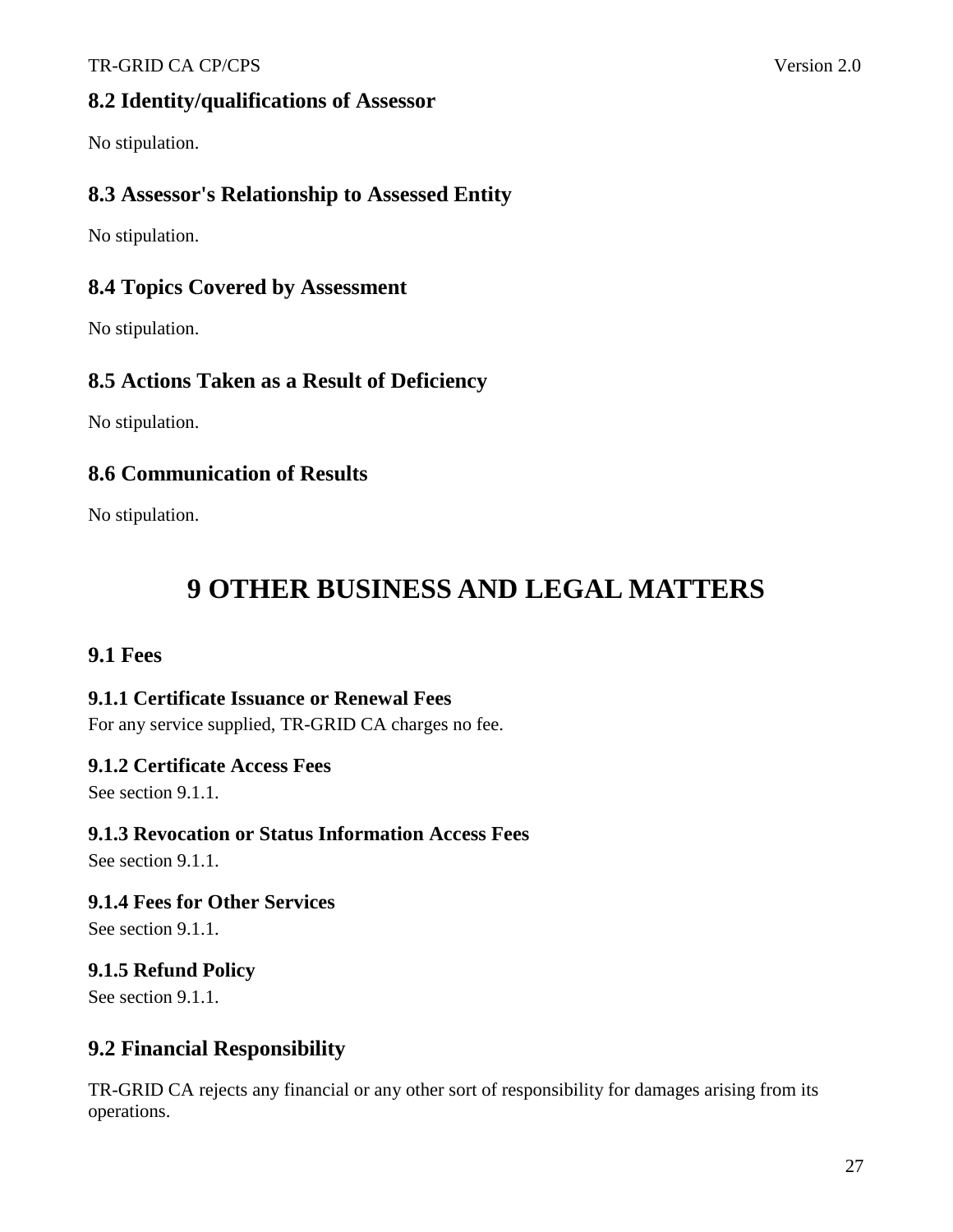### **9.2.1 Insurance Coverage**

Not applicable.

### **9.2.2 Other Assets**

Not applicable.

### **9.2.3 Insurance or Warranty Coverage for End-entities**

Not applicable.

### **9.3 Confidentiality of Business Information**

No stipulation.

### **9.3.1 Scope of Confidential Information**

Not applicable.

### **9.3.2 Information not within the Scope of Confidential Information**

Not applicable.

### **9.3.3 Responsibility to Protect Confidential Information**

Not applicable.

### **9.4 Privacy of Personal Information**

TR-GRID CA does not collect any confidential or private information except for the case when CA or RA archives copies of ID documents for identity validation of a user certificate request. TR-GRID CA guarantees that this personal information will not be used for any other purposes.

### **9.4.1 Privacy Plan**

See section 9.4.

### **9.4.2 Information Treated as Private**

See section 9.4.

### **9.4.3 Information not Deemed Private**

Information stated in issued certificates and CRLs is not considered to be confidential. TR-GRID CA collects the following information, which is not deemed as private, from the subscriber:

- Organizational e-mail address
- Name and surname
- **•** Organization

### **9.4.4 Responsibility to Protect Private Information**

See section 9.4.

### **9.4.5 Notice and Consent to Use Private Information**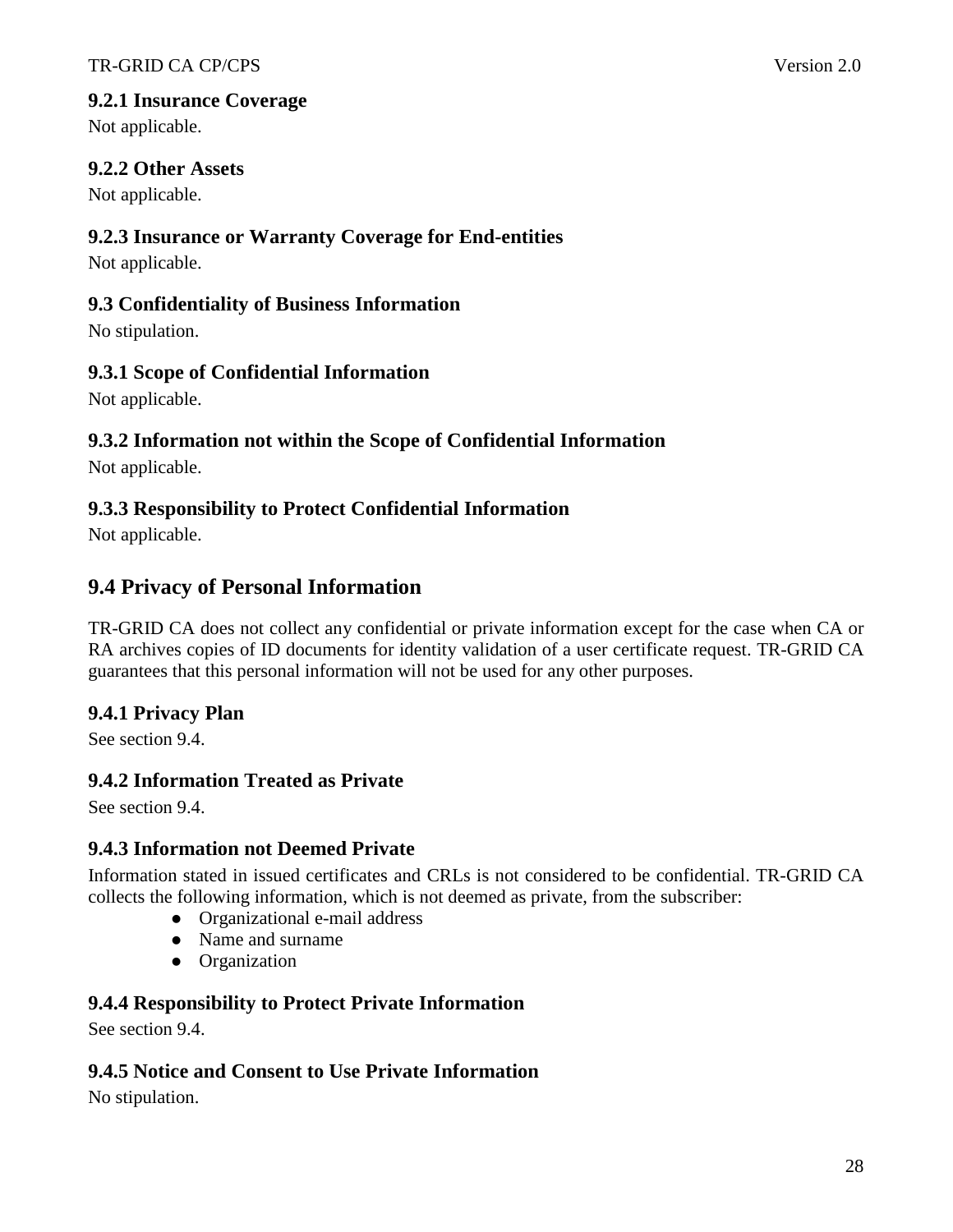### **9.4.6 Disclosure Pursuant to Judicial or Administrative Process**

No stipulation.

### **9.4.7 Other Information Disclosure Circumstances**

No stipulation.

# **9.5 Intellectual Property Rights**

Parts of this document are inspired by:

- $\bullet$  RFC 2527
- RFC 3647
- Cern CA Policy
- Grid Canada CP/CPS
- HellasGrid CA CP/CPS

### **9.6 Representations and Warranties**

**9.6.1 CA Representations and Warranties** 

No stipulation.

### **9.6.2 RA Representations and Warranties**

No stipulation.

### **9.6.3 Subscriber Representations and Warranties**

No stipulation.

### **9.6.4 Relying Party Representations and Warranties**

No stipulation.

### **9.6.5 Representations and Warranties of Other Participants**

No stipulation.

### **9.7 Disclaimers of Warranties**

No stipulation.

### **9.8 Limitations of Liability**

Based on this document, TR-GRID CA accepts neither explicit nor implicit liability for its actions.

TR-GRID CA does not guarantee the security or appropriateness of a service that is identified by a TR-GRID certificate. The certification service is run with an optimum level of security and it tries to supply the best-effort conditions. It assures its procedures described in this document, but it will take no responsibility for the improper use of the issued certificates.

TR-GRID CA rejects any financial or any other sort of responsibility for damages arising from its operations.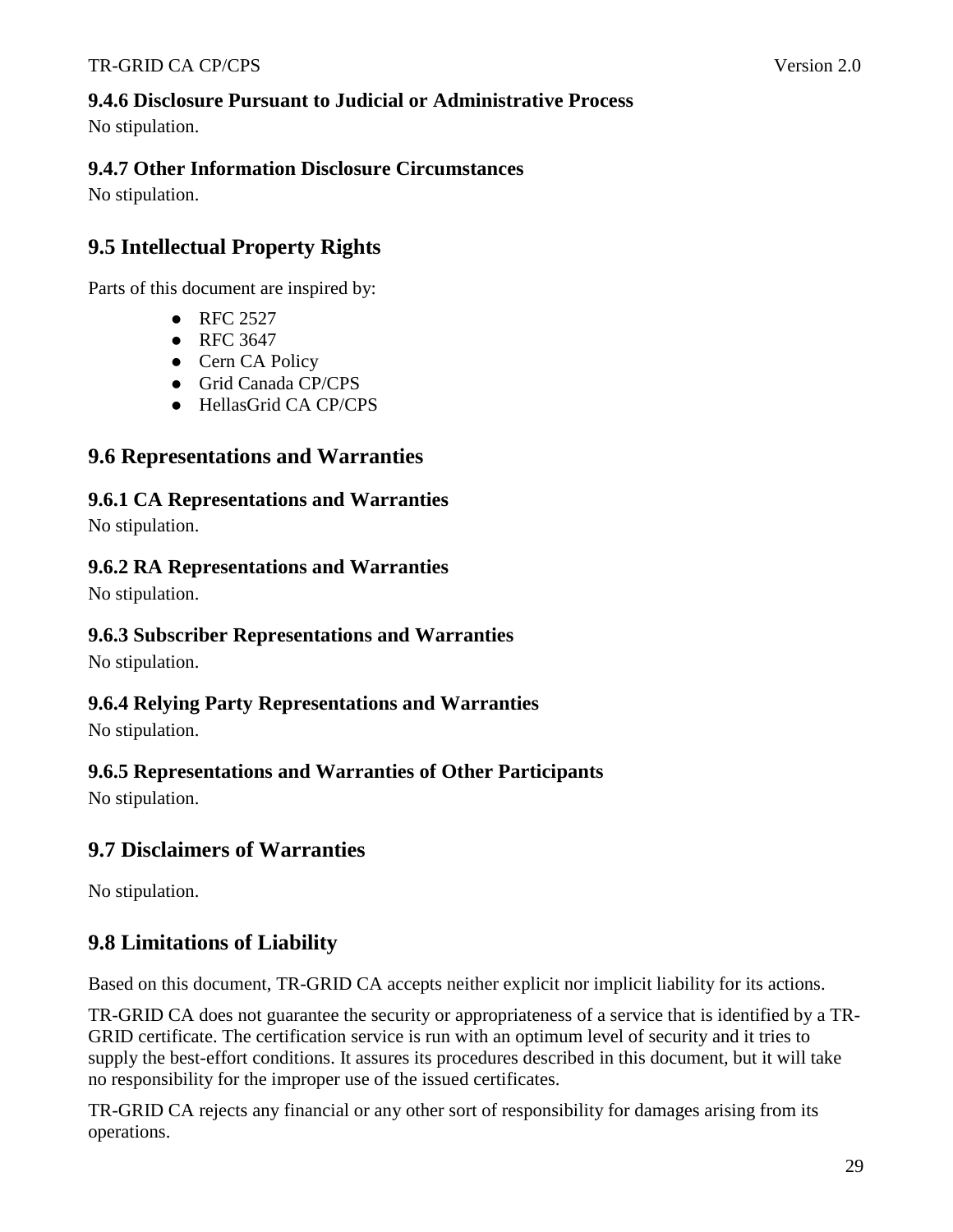### **9.9 Indemnities**

No stipulation.

## **9.10 Term and Termination**

### **9.10.1 Term**

No stipulation.

### **9.10.2 Termination**

No stipulation.

### **9.10.3 Effect of Termination and Survival**

No stipulation.

# **9.11 Individual Notices and Communications with Participants**

No stipulation.

### **9.12 Amendments**

### **9.12.1 Procedure for Amendment**

Subscribers will not be informed in advance if the CP / CPS document is changed. Changes are announced to EUGridPMA and get approved before the new CP/CPS is declared on the website as defined in section 2.3. Changes are published on the website as well.

### **9.12.2 Notification Mechanism and Period**

See section 9.12.1.

### **9.12.3 Circumstances under which OID must be Changed**

OID must change whenever the CP/CPS document is updated.

### **9.13 Dispute Resolution Provisions**

No stipulation.

# **9.14 Governing Law**

Applicability, interpretation, construction and validity of this document must be treated according to Turkish Republic laws.

### **9.15 Compliance with Applicable Law**